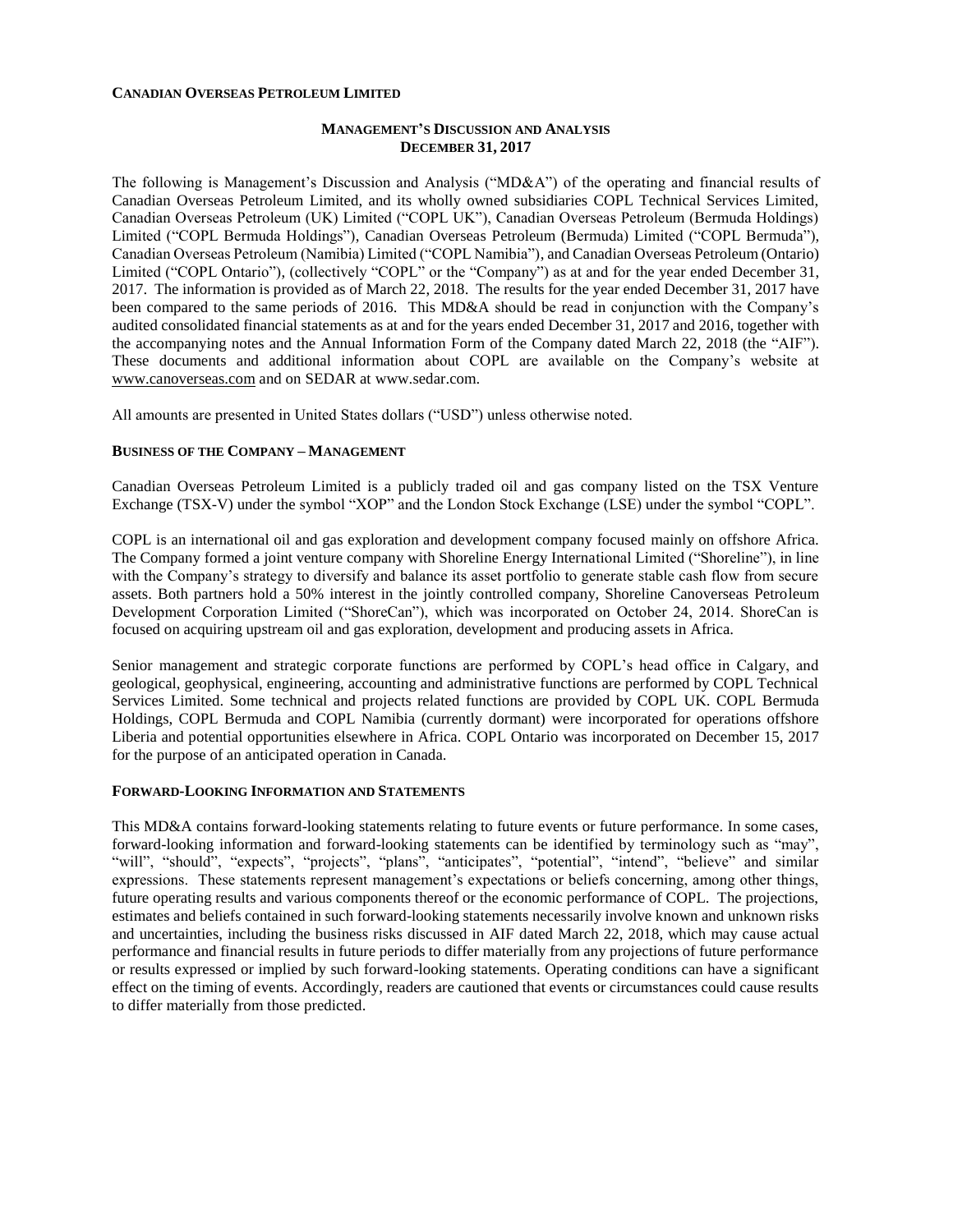### **FORWARD-LOOKING INFORMATION AND STATEMENTS (CONTINUED)**

Forward-looking statements included or incorporated by reference in this document include statements with respect to:

- the Company's current strategy to establish and grow an oil and gas business (the "Overview and Overall Performance", "Outlook" and "Liquidity and Capital Resources" sections);
- the Company's ability to raise capital and obtain the financing necessary to develop profitable oil operations (the "Overview and Overall Performance", "Outlook" and "Liquidity and Capital Resources" sections);
- the Company's assumptions in respect of valuation of Warrants and Stock Options (as defined herein) (the "Derivative Gain / Loss" and "Stock-Based Compensation Expense sections);
- the Company's ability to manage its financial and operational risks (the "Overview and Overall Performance", "Financial Instruments", "Commitments and Contractual Obligations" and "Liquidity and Capital Resources" sections).

The Company's AIF for the year ended December 31, 2017 describes major risks, material assumptions and other factors related to forward-looking information and forward-looking statements that could influence actual results and are incorporated herein by reference. These risks, assumptions and other factors have been provided for readers to gain a more complete perspective on COPL's future operations. However, readers should be cautioned that the list of factors is not exhaustive and that this information may not be appropriate for other purposes. Forwardlooking information and forward-looking statements included or incorporated by reference in this MD&A are valid only as at the date of this MD&A, and the Company does not intend to update or revise these forward-looking statements and forward-looking information except as required by applicable securities laws. The forward-looking information and forward-looking statements contained in this MD&A are expressly qualified by this cautionary statement.

### **OVERVIEW AND OVERALL PERFORMANCE \***

In the fourth quarter of 2017, the Company continued to identify, evaluate and pursue exploration and development opportunities in West African countries and elsewhere. The Company continues to be focused on opportunities that its seasoned technical team has strength in evaluating and developing.

## *Liberia*

The Company held a 17% working interest in Block LB-13 offshore Liberia, with the remaining 83% being held by ExxonMobil Exploration and Production Liberia Limited ("ExxonMobil"), who was the operator under this license. The Company's exploration and evaluation assets ("E&E") related entirely to the Liberia project and consisted mainly of 3D seismic of Block LB-13 and capitalized geological and geophysical evaluation work conducted on this block.

On November 22, 2016, ExxonMobil commenced drilling operations on the Mesurado-1 exploration well utilizing the Drillship Seadrill West Saturn. On December 19, 2016, it was announced that the Mesurado-1 well had reached total depth. It was reported that the well, targeting oil in a sequence of Late Cretaceous Santonian-age sands, intersected 145 metres (475 feet) of net sand of which 118 metres (387 feet) were deemed to be "reservoir quality." No hydrocarbons were indicated by the logging while drilling operations were performed across the targeted intervals. ExxonMobil, the operator, plugged and abandoned the well and released the rig on December 27, 2016.

During 2017, Exxon and the Company performed an evaluation of Mesurado-1 results and worked on implementation of these results into a geological and geophysical analysis for the rest of block LB-13. The obligations under a second exploration period under LB-13 license were completed with the drilling of Mesurado-1 and the second exploration period expired on September 25, 2017.

Both Exxon and the Company have elected not to enter into third exploration period and accordingly, surrendered their rights to the LB-13 license, resulting in the expiration of LB-13 production sharing contract on September 25, 2017. Accordingly, the Company derecognized the entire E&E balance of \$15.6 million in the third quarter of 2017.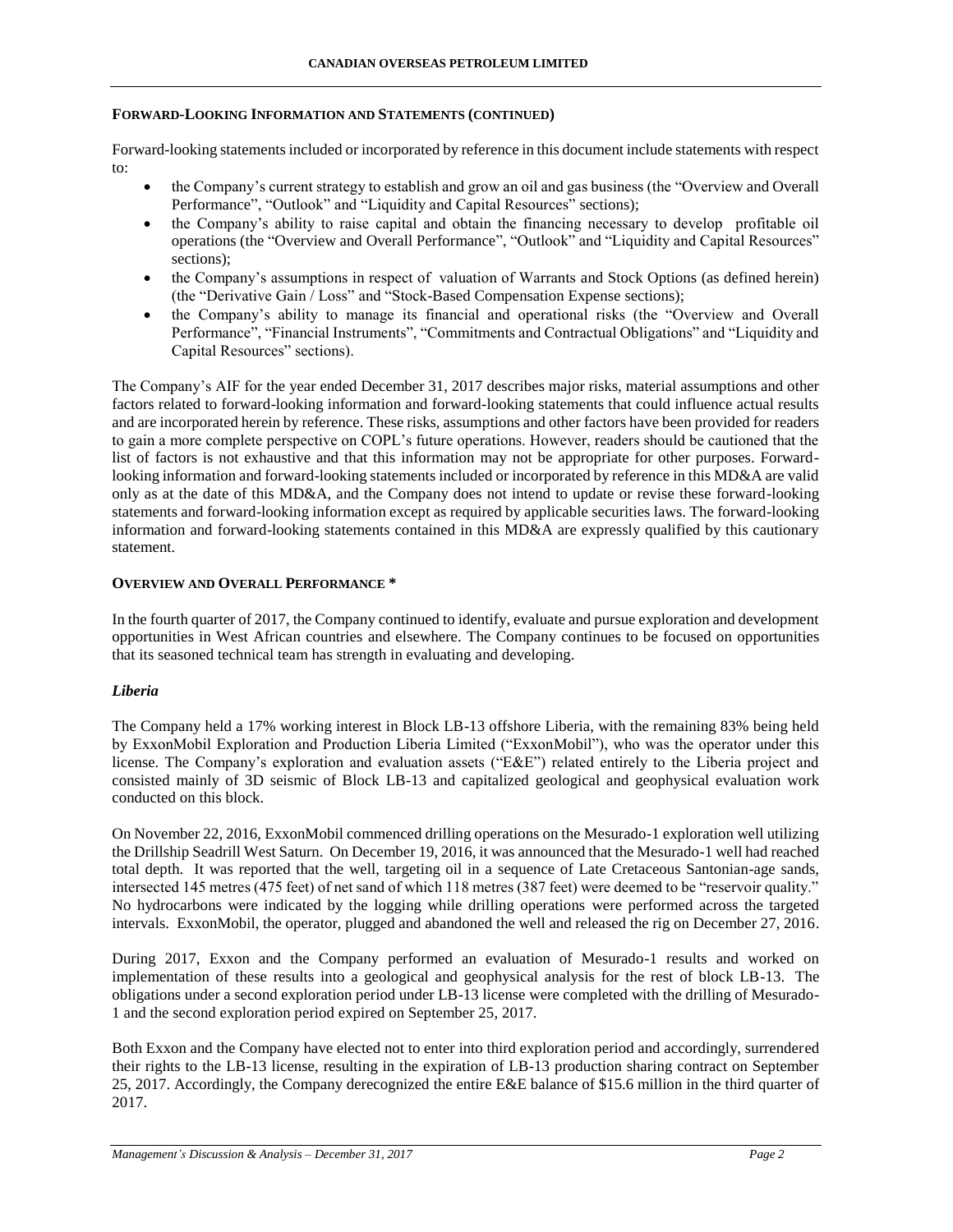#### **OVERVIEW AND OVERALL PERFORMANCE \* (CONTINUED)**

#### *Expansion of sub-Saharan Portfolio*

In October 2014, COPL formed a joint venture company with Shoreline Energy International Limited called Shoreline CanOverseas Petroleum Development Corporation Limited ("ShoreCan"). Both partners hold a 50 percent interest in the jointly controlled company, which is focused on acquiring upstream oil and gas exploration, development and producing assets in Africa. ShoreCan is a special purpose vehicle registered in Bermuda. The following country and project overviews fall under the realm of ShoreCan's dealings.

#### *Nigeria*

On September 14, 2016, COPL announced that ShoreCan had completed the acquisition of 80% of the share capital of Essar Exploration and Production Limited (Nigeria) ("Essar Nigeria"). Essar Nigeria's sole asset is a 100% interest and operatorship of an oil prospecting license, located about 50 kilometres offshore in the central area of the Niger Delta ("OPL 226"). As a party to a PSC for OPL 226, Essar Nigeria is required to seek Nigerian Government ministerial consent for the transaction.

Application has been made to the appropriate government bodies and the process is in the final stage of being granted ministerial consent for the Essar acquisition. ShoreCan has also applied for an extension to the first phase of the Production Sharing Contract ("PSC") beyond November 30, 2017. The Company also notes that the timing of the drilling campaign on OPL 226 will be delayed somewhat due to the delay in completing the project financing and receipt of final consent from the concessionaire NNPC for the change in control of Essar Nigeria.

OPL 226 has an area of 1530  $km^2$  and is situated in water depths ranging from 40 to 80 meters. It offers oil appraisal and development opportunities having near term oil production potential and significant exploration upside. Historically, four of the five wells with oil and gas shows were drilled in 1972 and 1973, however, the most recent fifth well (Noa-1) was an oil discovery drilled in 2001. ShoreCan, in the last year, has completed additional seismic processing of the most recent 568 km<sup>2</sup> 3D seismic survey acquired by Essar Nigeria in 2012. The advanced seismic processing techniques, applied to this data set by ShoreCan, were successfully completed to differentiate oil-bearing sands from gas-bearing or water-bearing sands. ShoreCan plans to drill an exploitation well adjacent to the Noa-1 discovery well. At the request of COPL, Netherland, Sewell & Associates, Inc. ("NSAI") prepared an independent report (the "Report") in accordance with Canadian National Instrument 51-101 evaluating the Contingent and Prospective Resources attributed to OPL 226, as of December 31, 2017. The Contingent and Prospective Resource volumes estimated in the NSAI report are disclosed in the Company's AIF dated March 22, 2018 under Appendix A in accordance with NI-51-101 rules and regulations.

During the third quarter the Company engaged Zephyr Well Engineering (Aberdeen, U.K.) to assist with well design planning for the initial wells in OPL 226. While the Company does have well engineering expertise on staff, the relationship with Zephyr enables the Company to utilize professionals with experience in West Africa during critical stages of planning and execution. Goals the Company has with Zephyr for this first well on OPL 226 include building solid operational management controls, technical assurance of the well design, assistance with contracting and procurement, and other technical support functions as required.

#### *Mozambique*

In Mozambique, the Company is part of a consortium that is in final discussions regarding the awarding of a prospective onshore license under the 5th licensing round. COPL's interest in Mozambique will be dependent on successful negotiation of a new Production Sharing Contract (PSC). The Consortium has been invited to negotiate with the Government of Mozambique the terms of the PSC governing the Block in the first quarter of 2018. These will include the acquisition of 1600 line km of 2D seismic.

*\* This section contains forward-looking information. Please see the "Forward-looking Information and Statements" section (at the beginning of this document) for a discussion of risks and uncertainties relating to such information.*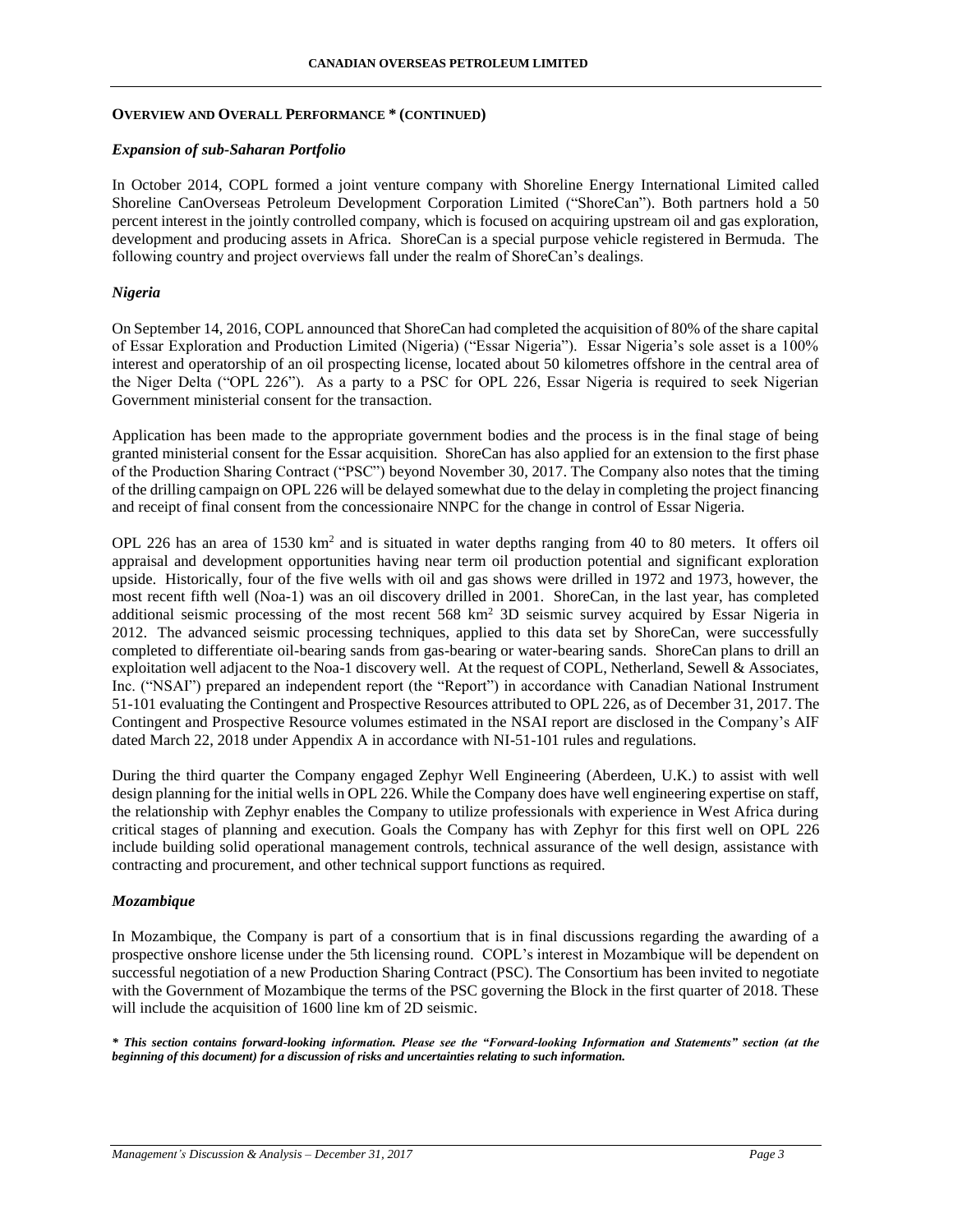### **OUTLOOK \***

The Company's strategy is to grow its international oil and gas business offshore Africa and elsewhere in the world by farming into, and/or acquiring interests in, exploration, unappraised and/or undeveloped assets as well as in producing assets using the expertise and experience of its senior management team.

The Company's short-term operations will focus on:

- working to progress the planning of future drill locations in Nigeria on OPL 226;
- working with the Mozambique government to negotiate the terms of the PSC governing the PT5-B block; and
- working to successfully conclude a variety of new opportunities available in Africa.

Currently the Company does not have material cash inflows and/or adequate financing to develop profitable operations. The Company is pursuing exploration projects and contracts that will require substantial additional financing before they are able to generate positive cash flows. Accordingly, the Company's continued successful operation is dependent on its ability to obtain additional financing. There is no assurance that the Company will be able to obtain adequate financing in the future or that such financing will be obtained on terms advantageous to the Company. With no assurance such financing will be obtained in future, there is material uncertainty that may cast substantial doubt on the business' ability to continue as a going concern. All of these factors represent events, risks or uncertainties that management believes will materially affect the Company's future performance.

*\* This section contains forward-looking information. Please see the "Forward-looking Information and Statements" section (at the beginning of this document) for a discussion of risks and uncertainties relating to such information.*

### **FINANCIAL SUMMARY**

General and administrative costs were \$4.6 million for the year ended December 31, 2017 (net of \$0.2 million of costs allocated to exploration projects), compared to \$5.2 million for the year ended December 31, 2016 (net of \$0.3 million of costs allocated to exploration projects). In 2017, the Company wrote off \$15.6 million representing all of its exploration and evaluation assets as the Company surrendered its rights to the LB-13 license in Liberia compared to \$1.3 million written off in 2016. Pre-licence costs were \$0.4 million for the year ended December 31, 2017; there were no such costs in the same period of 2016. Stock-based compensation expense of \$0.3 million was recorded in 2017 compared to \$2.1 million in relation to stock options granted in 2016. A foreign exchange gain of \$0.4 million was recognized for the year ended December 31, 2017, compared to foreign exchange loss of \$0.2 million in 2016. The Company recognized a gain on derivative of \$0.4 million for the year ended December 31, 2017, compared to a gain of \$2.1 million for the year ended December 31, 2016. The Company also recognized interest income of approximately \$9,000 for the year ended December 31, 2017, compared to \$26,000 for the year ended December 31, 2016. The loss recognized on the Company's investment in ShoreCan was \$0.1 million for the year ended December 31, 2017 and the year ended December 31, 2016. As a result, the Company's net loss amounted to \$20.1 million for the year ended December 31, 2017, compared to net loss of \$6.8 million in 2016.

As at December 31, 2017, the Company's cash and cash equivalents amounted to \$4.1 million, compared to \$2.6 million as at December 31, 2016. Cash used in operating activities amounted to \$4.9 million for the year ended December 31, 2017 compared to \$5.5 million for 2016. Cash provided by financing activities amounted to \$6.5 million for the year ended December 31, 2017 and for the year ended December 31, 2016. Cash used in investing activities amounted to \$0.3 million for the year ended December 31, 2017 and for the year ended December 31, 2016.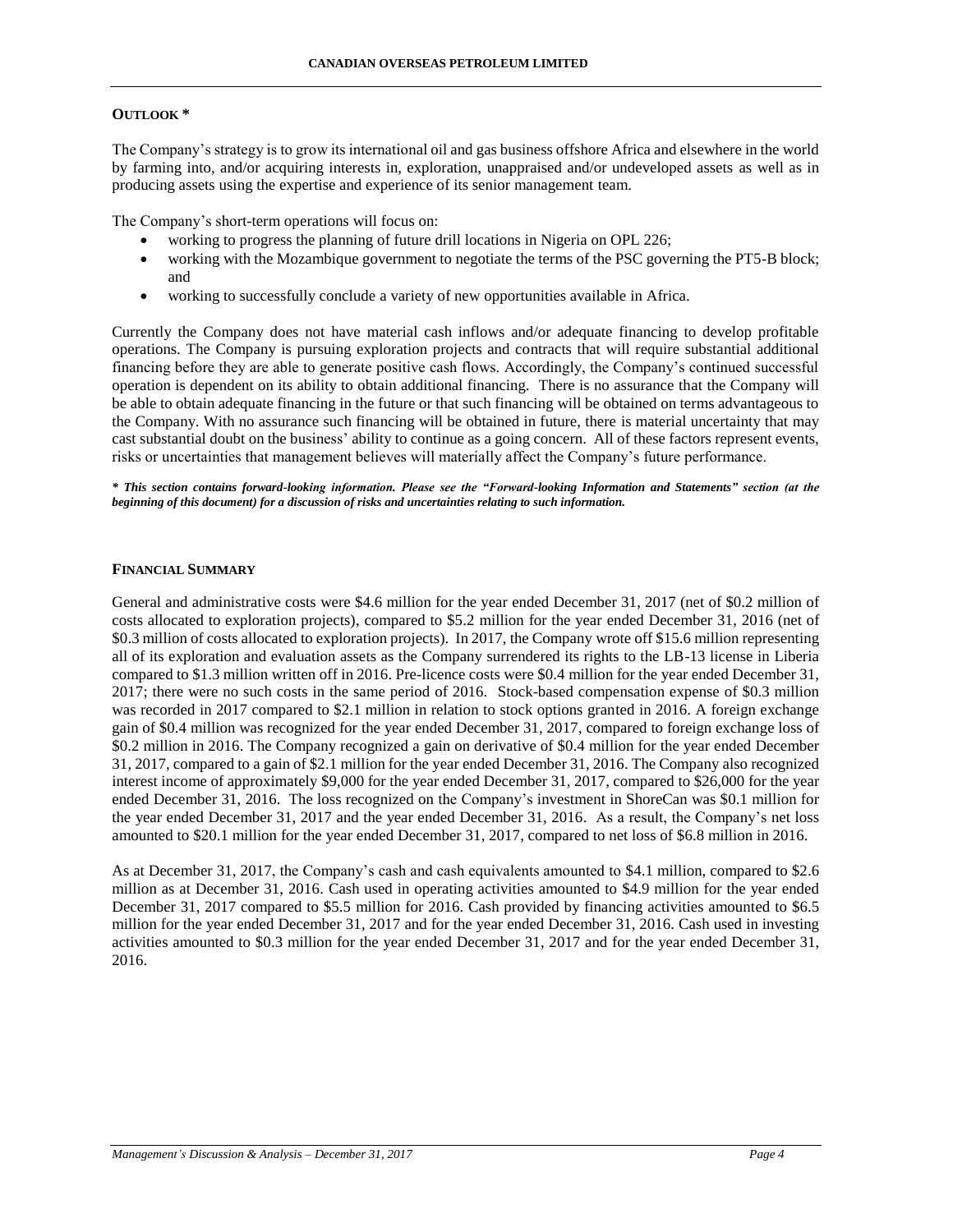### **SELECTED ANNUAL INFORMATION**

## **DISCUSSION OF OPERATIONS**

The Company has not had significant revenue from operations in any of its last three financial years. The following table summarizes the Company's financial results for the years ended December 31 2017, 2016 and 2015:

| (\$ 000's) except per share         | 2017          | 2016        | 2015        |
|-------------------------------------|---------------|-------------|-------------|
| Pre-license costs                   | \$<br>372     | \$          | \$114       |
| Derecognition of exploration        |               |             |             |
| and evaluation assets               | 15,642        | 1,321       |             |
| Administrative expenses             | 4,591         | 5,182       | 6,391       |
| Stock-based compensation            | 283           | 2,097       |             |
| Interest income                     | (9)           | (26)        | (41)        |
| Derivative gain                     | (436)         | (2,126)     | (1,097)     |
| Foreign exchange (gain) / loss      | (394)         | 193         | 530         |
| Loss on investment in joint venture | 76            | 80          | 729         |
| Net loss                            | 20,147        | 6,761       | 6,685       |
| Per share loss (basic and diluted)  | \$<br>0.02    | 0.01<br>\$  | \$<br>0.01  |
| Outstanding common shares at        |               |             |             |
| December 31                         | 1,523,139,350 | 617,139,350 | 482,339,196 |
| Weighted average common shares      |               |             |             |
| - basic                             | 1,032,240,720 | 566,935,628 | 440,545,079 |
| Cash used in operating activities   | \$4,873       | \$5,484     | \$ 6,255    |
|                                     |               |             |             |

## *Pre-License Costs*

The 0.4 million of pre-license costs in 2017 relate to an anticipated project in Canada. No pre-license costs were incurred in 2016. The \$0.1 million of pre-license costs in 2015 related to a project in Africa that was discontinued.

## *Derecognition of Exploration and Evaluation Assets*

In December 2016, an exploration well Mesurado-1 was drilled on Block LB-13 offshore Liberia but it was not commercially successful. Exploration costs related to the Company's interest in this well were carried by its partner ("carried interest"). At December 31, 2016, the Company reviewed its exploration and evaluation ("E&E") balances and derecognized \$1.3 million representing capitalized E&E related to Mesurado area.

In third quarter of 2017, the Company derecognized the entire balance of its E&E assets of \$15.6 million that related to Block LB-13 offshore Liberia as the license was surrendered and expired on September 25, 2017 (as discussed further in "Exploration and Evaluation Assets" section).

There was no E&E write-off in 2015.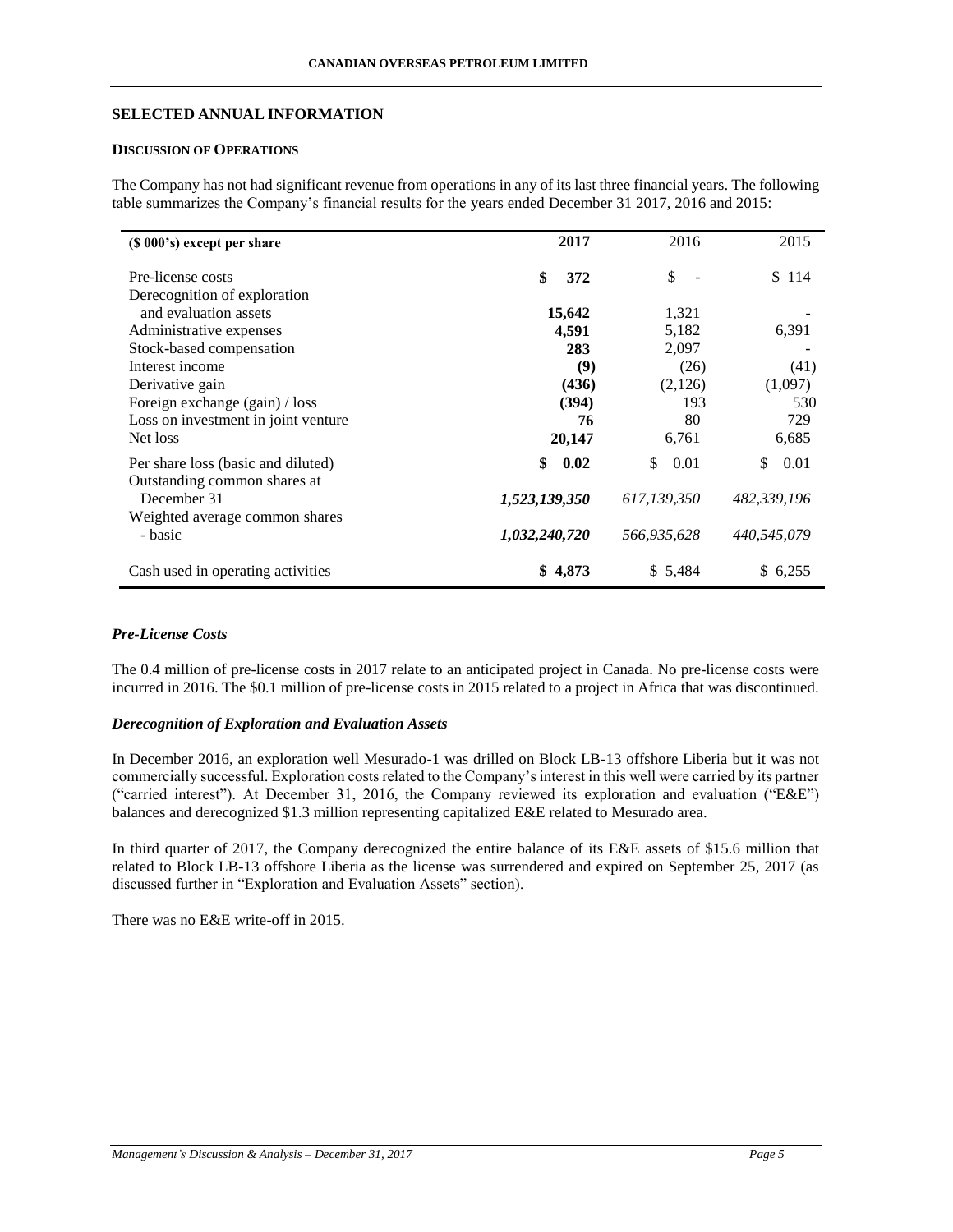## **SELECTED ANNUAL INFORMATION (CONTINUED)**

### *Administrative Expenses*

A breakdown of administrative expenses are as follows:

| (S 000's)                                                    | 2017        |   | 2016  |
|--------------------------------------------------------------|-------------|---|-------|
| Administrative:                                              |             |   |       |
| Payroll and related costs                                    | \$<br>1,878 | S | 2.219 |
| External directors' fees and related costs                   | 543         |   | 611   |
| Consulting services                                          | 413         |   | 327   |
| Professional services                                        | 232         |   | 240   |
| Software licenses and maintenance                            | 159         |   | 131   |
| Travel expenses                                              | 418         |   | 484   |
| Office expenses                                              | 658         |   | 671   |
| Stock exchange, transfer agent and UK regulatory agents fees | 206         |   | 301   |
| Other general and administrative                             | 319         |   | 472   |
| Costs allocated to exploration projects                      | (235)       |   | (274) |
| Total administrative                                         | 4.591       |   | 5,182 |

Administrative expenses amounted to \$4.6 million for the year ended December 31, 2017, compared to \$5.2 million for the year ended December 31, 2016, and are presented net of costs allocated to exploration projects which amounted to \$0.2 million in 2017 and \$0.3 million in 2016.

The decrease in net administrative expenses of \$0.6 million for the year ended December 31, 2017, compared to the same period in 2016 resulted mainly from:

- a decrease in payroll and related costs, and travel costs due to lower employment levels in 2017,
- lower external directors' fees in 2017 as a one-time additional fee was incurred in 2016,
- a decrease in fees for UK regulatory agents,
- a decrease in other expenses relates mainly to lower sponsorships costs, as in 2017 the Company did not participate in "Africa Oil" conference that in 2016 was held in Cape Town.; partially offset by:
- an increase in consulting due to additional consulting services in respect of new projects.

## *Stock-Based Compensation Expense\**

The Company has a stock option plan where the number of Common Shares reserved under the plan shall not exceed 10% of the issued and outstanding Common Shares and the number reserved for any one individual may not exceed 5% of the issued and outstanding Common Shares. Exercise prices for stock options granted are determined by the closing market price on the day before the date of grant.

The Company granted following stock options to its directors, officers, employees and consultants:

- on November 27, 2017 60,035,000 stock options to acquire the Company's Common Shares at an exercise price of CAD 0.015 (\$0.012);
- on November 15, 2016 7,500,000 stock options to acquire the Company's Common Shares at an exercise price of CAD 0.18 (\$0.13);
- on August 12, 2016 4,400,000 stock options to acquire the Company's Common Shares at an exercise price of CAD 0.115 (\$0.088);
- on May 12, 2016 40,780,000 stock options to acquire the Company's Common Shares at an exercise price of CAD 0.10 (\$0.08);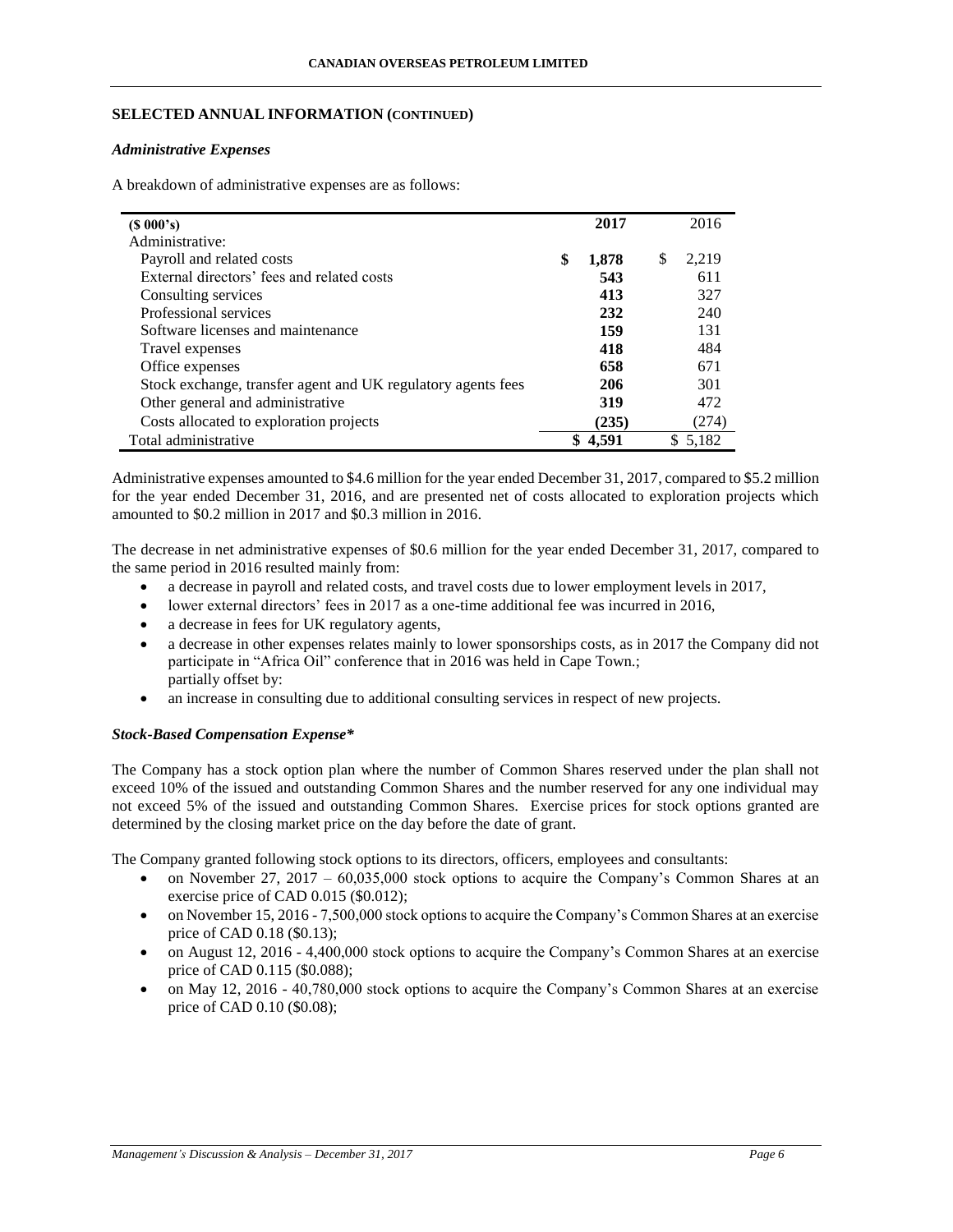### **SELECTED ANNUAL INFORMATION (CONTINUED)**

### *Stock-Based Compensation Expense\* (continued)*

The stock options vest immediately and expire five years from the date of grant. The related stock-based compensation expense of \$0.3 million has been recognized in the statement of loss and comprehensive loss for the year ended December 31, 2017 compared to \$2.1 million for the year ended December 31, 2016. The fair value of each stock option granted was estimated on the date of grant using a Black-Scholes option pricing model (the assumptions used for the model are discussed in the notes accompanying the Company's audited consolidated financial statements as at December 31, 2017). No stock-based compensation expense was recognized for the comparable period of 2015.

During 2017, 5,800,000 stock options were forfeited compared to 1,500,000 in 2016. No stock options were exercised during the years ended December 31, 2017 and 2016. As at December 31, 2017, a total of 115,240,000 stock options to purchase Common Shares were outstanding, having a weighted average exercise price of \$0.06 per share and a remaining weighted average contractual life of 4.04 years.

*\* This section contains forward-looking information. Please see the "Forward-looking Information" section (at the beginning of this document) for a discussion of risks and uncertainties relating to such information.*

### *Interest Income*

Interest income earned was \$9,000 for the year ended December 31, 2017, compared to \$26,000 for the year ended December 31, 2016. The interest income relates to interest earned on cash held at banks.

### *Derivative Gain / Loss\**

The Company has 174,032,188 various Common Share purchase warrants ("Warrants") that were issued in 2017 and 2016 years which are outstanding as at December 31, 2017. These Warrants' exercise prices are in CAD or GBP and the Company's stocks are traded in CAD or GBP, however, the Company's functional currency is USD. As there is variability in the exchange rates, these Warrants are classified as derivative financial instruments, a derivative liability was recognized as at the date of grant and subsequently, the derivative liability is revalued at each balance sheet date until Warrants are exercised or expire.

As at December 31, 2017, the Warrants outstanding as at that date and recognized as derivative financial instruments were revalued and a derivative gain of \$0.4 million was recognized for the year ended December 31, 2017, compared to a derivative gain of \$2.1 million for the same period of 2016.

The significant derivative gain recorded for the year ended December 31, 2016 relates to a general decrease in Warrants' fair values during 2016, mainly due to a decrease in the Company's stock price from CAD \$0.07 (\$0.05) as at May 3, 2016 (when a majority of 2016 warrants were issued) to CAD \$0.03 (\$0.02) as at December 31, 2016.

The fair value of warrants recognized as derivative financial instruments was estimated using a Black-Scholes option pricing model (the assumptions used for the model are discussed in the notes accompanying the Company's audited consolidated financial statements as at December 31, 2017).

*\* This section contains forward-looking information. Please see the "Forward-looking Information and Statements" section (at the beginning of this document) for a discussion of risks and uncertainties relating to such information.*

## *Foreign Exchange Gain*

A foreign exchange gain of \$0.4 million was recognized for the year ended December 31, 2017 (compared to a loss of \$0.2 million for the same period in 2016), which relates to a gain on translation of cash, cash equivalents and accounts payable denominated in currencies other than USD.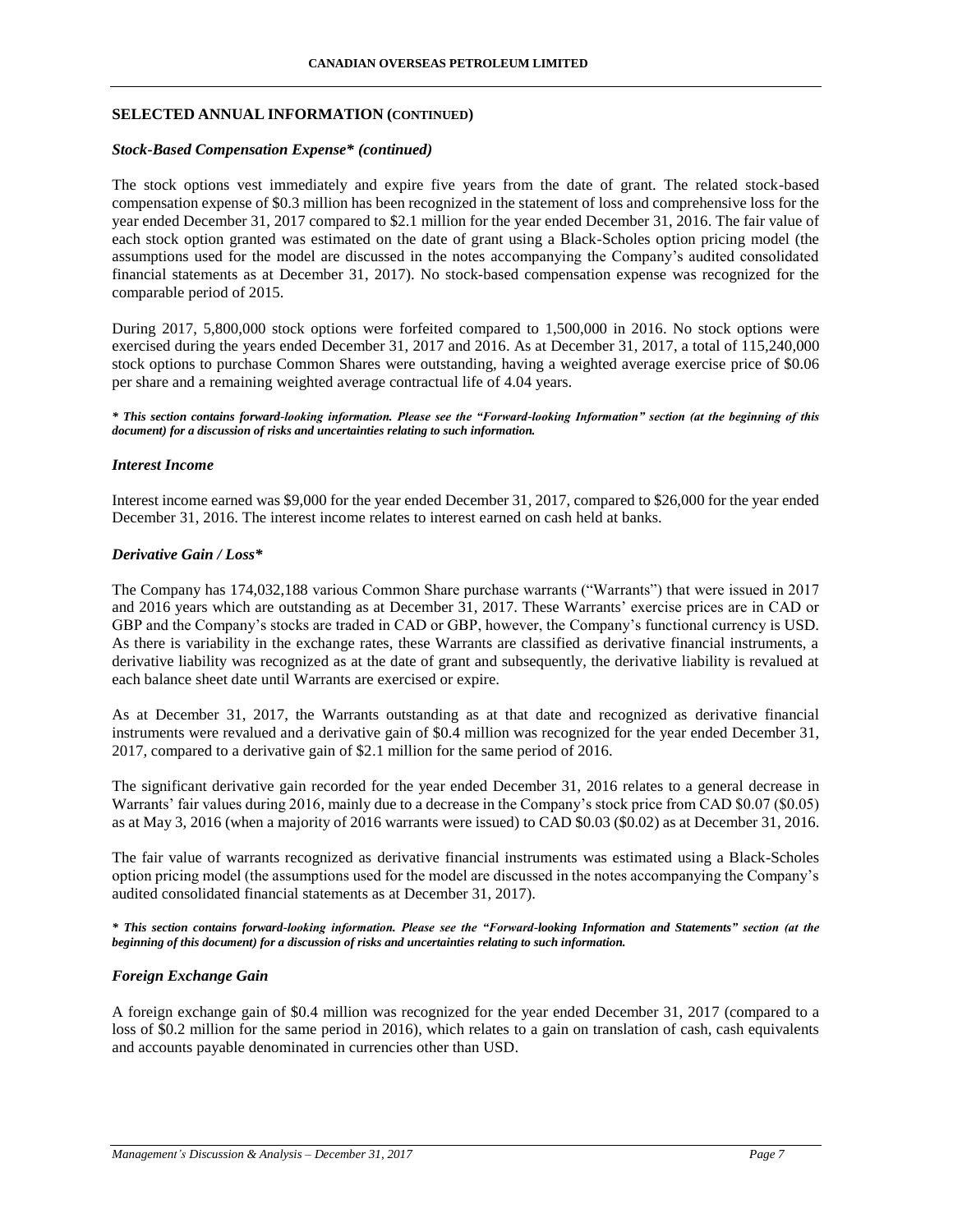### **SELECTED ANNUAL INFORMATION (CONTINUED)**

#### *Loss on Investment in Joint Venture*

The Company currently holds a 50% interest in a jointly controlled entity, ShoreCan. For the year ended December 31, 2017, the Company charged ShoreCan \$1.7 million for management and technical services, which were included in ShoreCan's general and administration expenses for the same period. These amounts of revenue were reversed from the Company's revenue and investment in joint venture.

As at December 31, 2017, the Company's share in ShoreCan's losses of \$1.6 million (December 31, 2016 - \$2.4 million) exceed the Company's net investment in ShoreCan of \$76,000 for this period (December 31, 2016 - \$80,000). Accordingly, under the equity method, the loss on investment recognized by the Company amounted to \$76,000 for the year ended December 31, 2017 (December 31, 2016 - \$80,000).

### **COMPARATIVE FINANCIAL POSITION ITEMS**

The following table summarizes the Company's financial position as at December 31, 2017, December 31, 2016 and December 31, 2015:

| (\$ 000's) except per share       | December 31,<br>2017 | December 31,<br>2016 | December 31,<br>2015 |
|-----------------------------------|----------------------|----------------------|----------------------|
| Cash and cash equivalents         | 4,060                | 2,565                | 2,015                |
| Exploration and evaluation assets | ۰                    | 15,407               | 16,455               |
| Total assets                      | 4,646                | 18,480               | 18,998               |
| Non-current financial liabilities | 227                  | 335                  | 367                  |
| Share capital                     | (133, 650)           | (124, 874)           | (120, 730)           |
| Shareholders' equity              | (3,211)              | (17, 154)            | (17,207)             |

Economic and industry factors and their respective impact on the Company for the year ended December 31, 2017, are substantially unchanged since the year ended December 31, 2016.

### *Cash and Cash Equivalents*

The increase in cash and cash equivalents of \$1.5 million during 2017 represents mainly cash proceeds from an equity financing closed in the second and fourth quarters of 2017 of \$6.5 million and a foreign exchange gain of \$0.2 million on cash and cash equivalents denominated in currencies other than USD partially offset by cash utilized in operating activities of \$4.9 million and investing activities of \$0.3 million.

### *Investment in joint venture*

The Company's investment in joint venture, relates to a 50% share of ShoreCan, the jointly controlled entity and represents a 50% share in ShoreCan's assets and liabilities. As the Company's share of ShoreCan's net liabilities exceeded the Company's net interest in ShoreCan as at December 31, 2017, under the equity method, the Company discontinued recognizing its share of future losses and the carrying amount of the investment in the jointly controlled entity was \$nil as at December 31, 2017 (\$nil as at December 31, 2016). Investment in ShoreCan is further discussed in section "Commitments and Contractual Obligations".

### *Exploration and Evaluation Assets*

| (S 000's)                                                                                                                    | December 31,<br>2017 | December 31,<br>2016 | December 31,<br>2015 |
|------------------------------------------------------------------------------------------------------------------------------|----------------------|----------------------|----------------------|
| $E&E$ assets – opening balance<br>Capitalized geological and geophysical work<br>Derecognition of exploration and evaluation | \$15,407<br>235      | \$16,455<br>273      | \$16,305<br>150      |
| assets                                                                                                                       | (15, 642)            | (1,321)              |                      |
| Total capitalized exploration and<br>evaluation costs                                                                        | \$                   | \$15,407             | \$16,455             |
| Management's Discussion & Analysis – December 31, 2017                                                                       |                      |                      | Page 8               |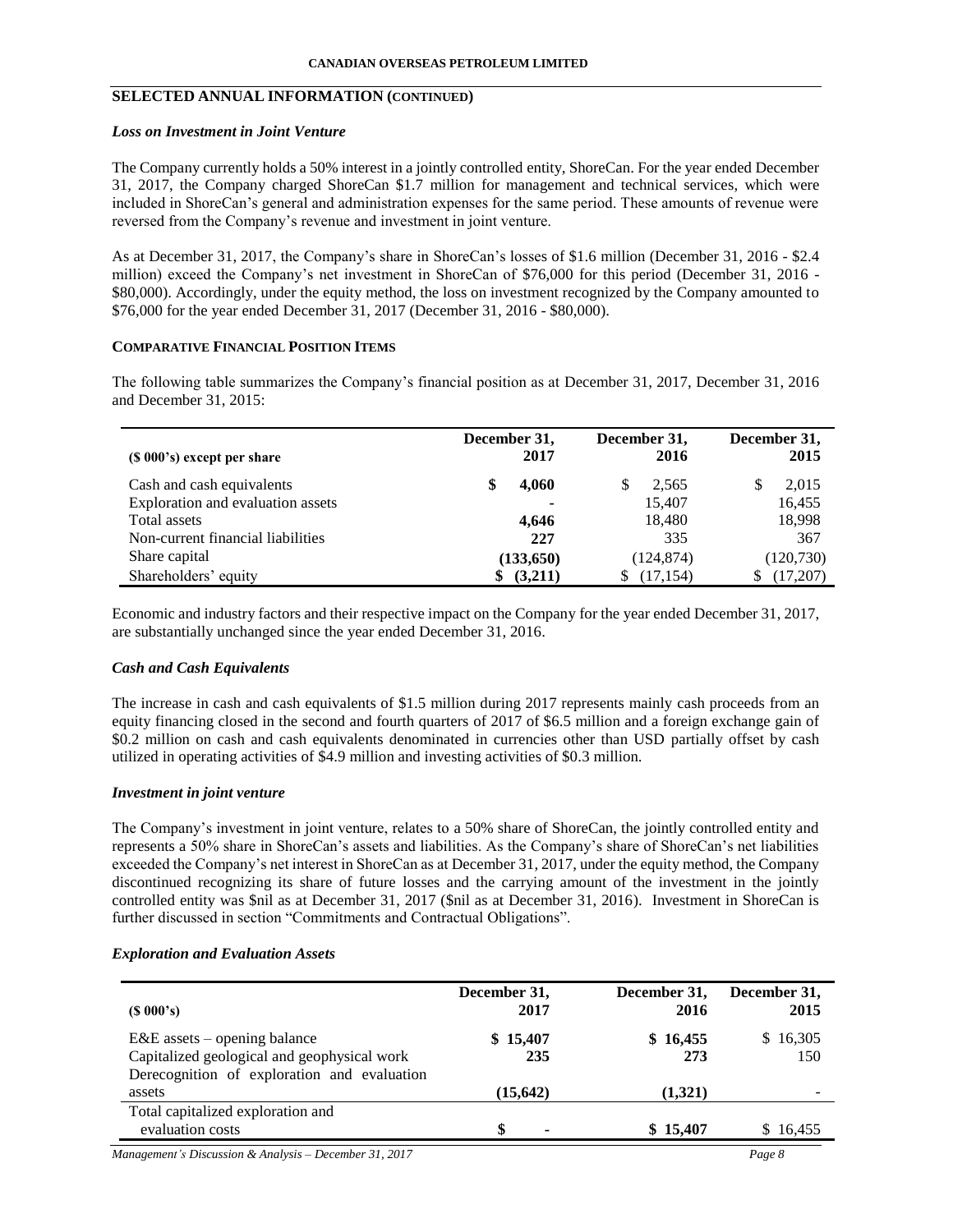### **COMPARATIVE FINANCIAL POSITION ITEMS (CONTINUED)**

### *Exploration and Evaluation Assets (continued)*

The Company held a 17% working interest in Block LB-13 offshore Liberia, with the remaining 83% being held by ExxonMobil Exploration and Production Liberia Limited ("ExxonMobil"), who was the operator under this license. The Company's E&E assets related entirely to the Liberia project and consisted mainly of 3D seismic of Block LB-13 and capitalized geological and geophysical evaluation work conducted on this block, net of \$1.3 million of E&E derecognized in 2016, further to drilling Mesurado-1 well that was not commercially successful.

During 2017, ExxonMobil and the Company performed an evaluation of Mesurado-1 results and worked on implementation of these results into a geological and geophysical analysis for the rest of block LB-13. The obligations under a second exploration period under LB-13 license were completed with drilling Mesurado-1 and the second exploration period expired on September 25, 2017. Both ExxonMobil and the Company have elected not to enter into third exploration period and accordingly, surrendered their rights to the LB-13 license, resulting in the expiration of LB-13 production sharing contract on September 25, 2017. Accordingly, the Company derecognized the entire E&E balance of \$15.6 million in the third quarter of 2017.

### *Total Assets*

Total assets decreased by \$13.9 million from \$18.5 million as at December 31, 2016 to \$4.6 million as at December 31, 2017. The decrease is mainly a result of derecognition of the Company's E&E assets balance related to the Liberia project.

### *Non-current Financial Liability*

Non-current financial liability of \$0.2 million as at December 31, 2017 and \$0.3 million as at December 31, 2016 represents entirely valuation of Warrants issued by the Company in currencies other than USD. As there is variability in the exchange rates, these Warrants are classified as derivative financial instruments and a derivative liability is recognized as at the date of issue; subsequently, the derivative liability is revalued at each balance sheet date until Warrants are exercised or expire. As at December 31, 2017, the derivative liability represents a valuation of warrants issued during 2017 and 2016 (as discussed in "Derivative Gain/Loss" section) and still outstanding at year-end 2017. The fair value of Warrants is estimated using a Black-Scholes option pricing model (the assumptions used for the model are discussed in the notes accompanying the Company's audited consolidated financial statements as at December 31, 2017).

## *Shareholders' Equity*

The decrease in shareholders' equity of \$14.0 million from \$17.2 million as at both December 31, 2016 and 2015 to \$3.2 million as at December 31, 2017 relates to:

- net loss of approximately of \$20.2 million for the year ended December 31, 2017 which includes \$15.6 million write off of E&E asset;
- an increase in accumulated other comprehensive loss of \$0.3 million that relates to an unrealized foreign exchange gain on translation of foreign subsidiary accounts;
- offset by an increase in share capital of \$6.2 million (net of movement in warrants) as a result of common shares issued for gross proceeds of \$7.5 million further to a financing closed in 2017, net of valuation of related brokers' warrants of \$0.3 million that are recognized as a derivative liability and net of issue costs of \$1.0 million (as discussed in "Share Capital" section); and
- by an increase in contributed capital reserve of \$0.3 million that relates to a valuation of stock options granted in 2017 (as discussed in "Stock-based Compensation Expense" section).

As at March 22, 2018, the Company has 1,523,139,350 Common Shares issued and outstanding.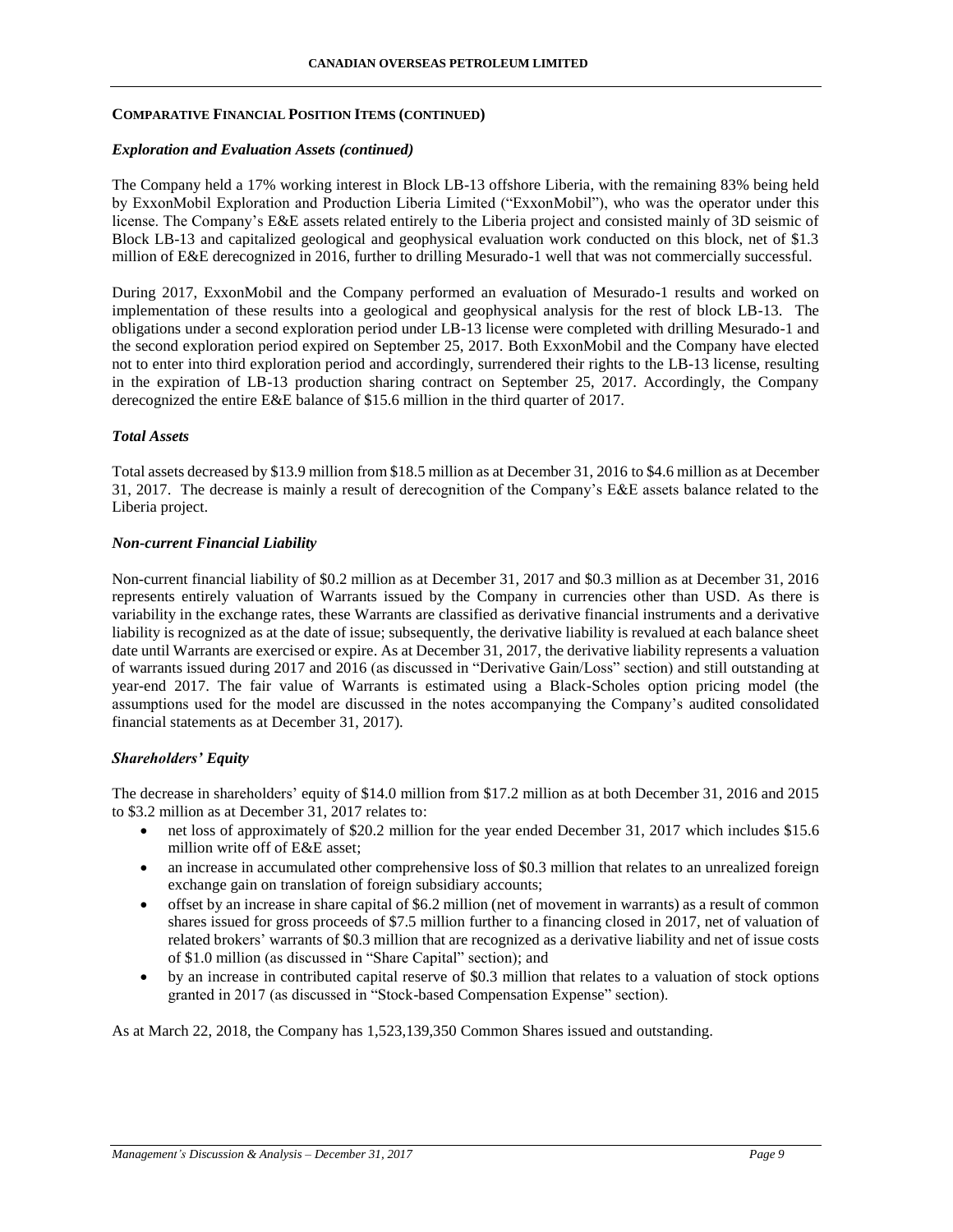#### **SHARE CAPITAL\***

The Company is authorized to issue an unlimited number of common and preferred shares.

On June 12, 2017, further to a UK prospectus, the Company closed a placing of 656,000,000 Common Shares at a price of GBP 0.005 (\$0.006) for gross proceeds of GBP 3.3 million (\$4.2 million) (the "UK June Placing). The Brokers were paid a cash commission of GBP \$0.2 million (\$0.28 million) representing approximately 6.0% of the gross proceeds of the UK June Placing. Other expenses (mainly legal and stock exchanges fees) amounted to approximately GBP 0.4 million (\$0.5 million). The Company will use net proceeds from the UK Placing of approximately \$3.4 million to finance its administrative expenses.

In connection with the UK June Placing, the Company also issued 39,000,000 warrants to its broker (the Broker's Warrants") as compensation warrants. Each Broker's Warrant entitles the holder thereof to purchase one Common Share of the Company at an exercise price of GBP 0.005 (\$0.006) per Common Share on or before June 12, 2019. The fair value of the Broker's Warrants estimated at \$176,000 (using a Black-Scholes option pricing model) was recognized as share issue costs and a derivative liability as at June 12, 2017.

On October 16, the Company closed another placing in the UK of 250,000,000 Common Shares at a price of GBP 0.01 (\$0.013) for gross proceeds of GBP 2.5 million (\$3.3 million) (the "UK October Placing). The Brokers were paid a cash commission of GBP \$0.12 million (\$0.16 million) representing approximately 4.9% of the gross proceeds of the UK October Placing. Other expenses (mainly legal and stock exchanges fees) amounted to approximately GBP 0.87 million (\$0.12 million). The Company will use net proceeds from the UK October Placing of approximately \$3.0 million to finance its administrative expenses.

In addition, the Company issued 15,000,000 warrants to its broker (the Broker's Warrants") as compensation warrants. Each Broker's Warrant entitles the holder thereof to purchase one Common Share of the Company at an exercise price of GBP 0.01 (\$0.013) per Common Share on or before October 16, 2019. The fair value of the Broker's Warrants estimated at \$129,000 (using a Black-Scholes option pricing model) was recognized as share issue costs and a derivative liability as at October 16, 2017.

The assumptions used for Black-Scholes option pricing model to estimate a fair value of the Broker's Warrants as at the date of issue are discussed in the notes accompanying the Company's consolidated financial statements as at December 31, 2017.

As at December 31, 2017, the Company had the following issued and outstanding securities:

- 1,523,139,350 Common Shares;
- 174,032,188 share purchase Warrants issued and outstanding to purchase Common Shares with a weighted average exercise price of \$0.053 per share and a remaining contractual life of four months to one year and nine months; and
- 115,240,000 stock options issued and outstanding to purchase Common Shares with a weighted average exercise price of \$0.06 per Common Share and a remaining contractual life of ten months to four years and ten months.

*\* This section contains forward-looking information. Please see the "Forward-looking Information and Statements" section (at the beginning of this document) for a discussion of risks and uncertainties relating to such information.*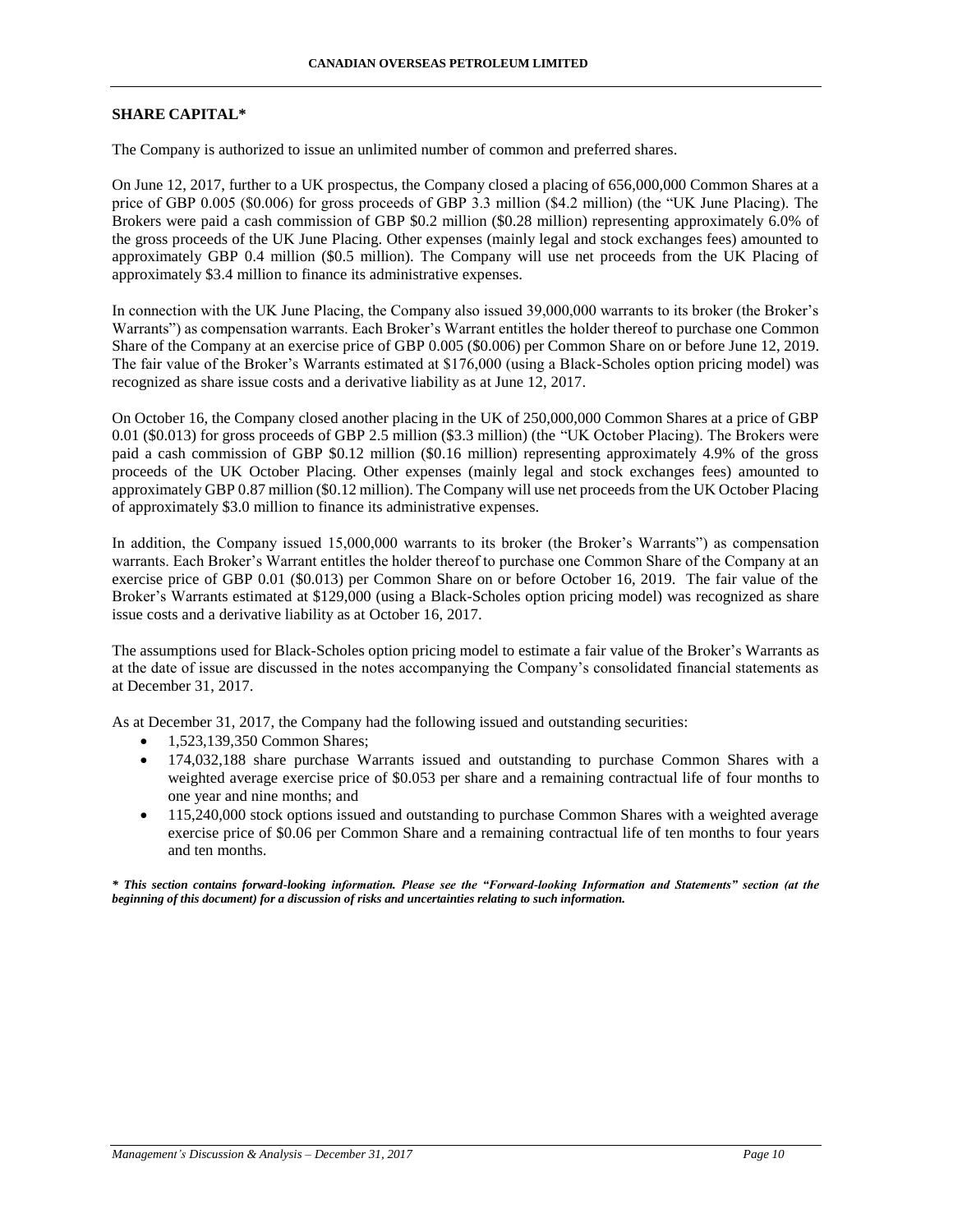## **SUMMARY OF QUARTERLY RESULTS**

Eight most recent quarters:

| (S 000's)                           | December 31, 2017        | September 30, 2017 | June 30, 2017 | <b>March 31, 2017</b> |
|-------------------------------------|--------------------------|--------------------|---------------|-----------------------|
| Revenue                             |                          |                    |               |                       |
| Loss                                | (1, 157)                 | (17, 254)          | (930)         | (806)                 |
| Loss per share - basic $\&$ diluted | (0.00)                   | (0.01)             | (0.00)        | (0.00)                |
|                                     |                          |                    |               |                       |
|                                     |                          |                    |               |                       |
| (S 000's)                           | <b>December 31, 2016</b> | September 30, 2016 | June 30, 2016 | <b>March 31, 2016</b> |
| Revenue                             |                          |                    |               |                       |
| Income $/(Loss)$                    | 3.972                    | (6,511)            | (2,472)       | (1,750)               |
| Earnings / (Loss) per share - basic |                          |                    |               |                       |

The revenue in all quarters consists of interest income earned on cash balances held at banks.

Significant fluctuations in the Company's quarterly net results during 2017 and 2016 were mainly due to non-cash items recorded during the quarters in respect of E&E derecognition, stock-based compensation and changes in derivatives valuation as follows:

| $(S\ 000's)$                           | December 31, 2017 | <b>September 30, 2017</b> | June 30, 2017            | <b>March 31, 2017</b> |
|----------------------------------------|-------------------|---------------------------|--------------------------|-----------------------|
| <b>Derecognition of E&amp;E assets</b> |                   | 15.642                    |                          |                       |
| <b>Share-based compensation</b>        | (283)             | $\overline{\phantom{0}}$  | $\overline{\phantom{0}}$ |                       |
| Derivative gain / (loss)               |                   | (485)                     | 103                      | 267                   |

| $(S\ 000's)$                           | <b>December 31, 2016</b> | <b>September 30, 2016</b> | June 30, 2016 | <b>March 31 2016</b> |
|----------------------------------------|--------------------------|---------------------------|---------------|----------------------|
| <b>Derecognition of E&amp;E assets</b> | 1.321                    | $\overline{\phantom{0}}$  |               |                      |
| <b>Share-based compensation</b>        | (568)                    | (261)                     | (1.268)       |                      |
| Derivative gain / (loss)               | 7,199                    | (4.814)                   | 395           | (654)                |

In the fourth quarter of 2016, the Company derecognized \$1.3 million of its E&E assets in respect of its project in Liberia and in the third quarter of 2017, the Company wrote off the entire remaining balance of \$15.6 million as the LB-13 exploration license was surrendered (discussed in "Exploration and Evaluation Assets" section). There were no E&E write-offs recorded in in other quarters under review.

The stock-based compensation was recognized in fourth quarter of 2017, and in second, third and fourth quarter of 2016 in respect of stock options granted during these periods.

Derivative gain and loss represents a change in valuation of the Company's Warrants that are recognized as derivative financial instruments and outstanding as at each balance sheet date (discussed in "Derivative Gain/Loss" section). Fair values of Warrants are estimated based on Black-Scholes options pricing model and significant quarterly fluctuations in derivative liability are mainly due to fluctuations in the Company's stock price as at each quarter end. In addition, 54 million new Warrants issued in the second and fourth quarters of 2017 (discussed in "Share Capital" section) and 84.3 million Warrants recognized as derivatives expired unexercised in the third quarter of 2017 therefore reducing the total number of Warrants subject to valuation from 204.3 million as at December 31, 2016 to 174 million as at December 31, 2017.

Quarterly administrative expenses were \$1.1 million for the first, second and fourth quarter of 2017, \$1.2 million for the third quarter of 2017, compared to \$1.0 million for the first quarter of 2016, and \$1.4 million for second, third and fourth quarter of 2016. The overall decrease in administrative expenses related mainly to a decrease in payroll (due to lower employment), decrease in fees for UK regulatory agents and decrease in sponsorships expenses.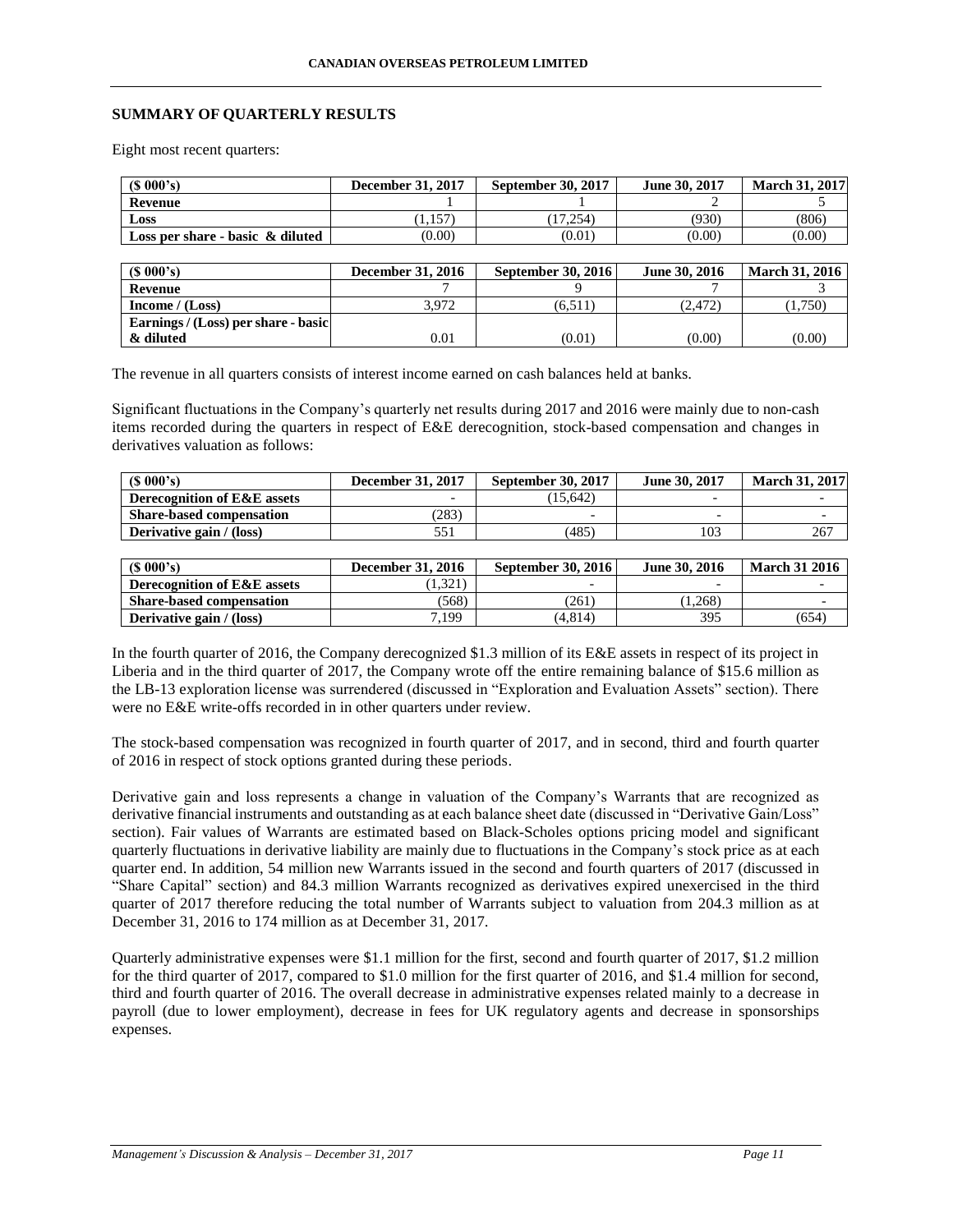#### **SUMMARY OF QUARTERLY RESULTS (CONTINUED)**

In addition, the Company's quarterly net results include losses on investment in joint venture (discussed in "Loss on Investment in Joint Venture" section). A material loss on investment of \$0.1 million was recognized in third quarter of 2016.

### **FOURTH QUARTER RESULTS**

The Company recorded a net loss of \$1.2 million for the three month period ended December 31, 2017, compared to net income of \$4.0 million for same period of 2016. Major items that affected the fourth quarter results are as follows:

- A derivative gain of \$0.6 million was recorded in the fourth quarter of 2017, (compared to derivative gain of \$7.2 million in 2016). The significant derivative gain recorded for the year ended December 31, 2016 relates to a general decrease in Warrants' fair values during 2016, mainly due to a decrease in the Company's stock price from CAD \$0.07 (\$0.05) as at May 3, 2016 (when a majority of 2016 warrants were issued) to CAD \$0.03 (\$0.02) as at December 31, 2016.
- There was no derecognition of E&E assets recorded in the fourth quarter of 2017. In the fourth quarter of 2016, the Company derecognised \$1.3 million of its E&E assets in respect of its project in Liberia.
- A stock-based compensation expense of \$0.3 million was recognized in the fourth quarter of 2017 in respect of stock options granted in November 2017. A stock-based compensation expense of \$0.6 million was recognized in the fourth quarter of 2016 in respect of stock options granted in November 2016.
- Administrative costs were \$1.1 million in the fourth quarter of 2017, compared to \$1.4 million (net of \$0.1 million of costs allocated to exploration projects) in the fourth quarter of 2016. There were no costs allocated to exploration projects in the fourth quarter of 2017.
- A foreign exchange gain of \$98,000 was recognized for the fourth quarter of 2017, compared to a foreign exchange gain of \$53,000 for the same period in 2016.
- The loss recognized on the Company's investment in ShoreCan was \$17,000 for the fourth quarter of 2017, compared to a loss \$1,000 for the same period in 2016.
- A pre-licence expense of \$0.4 million was recognized in the fourth quarter of 2017. There were no pre-licence expenses recorded in the fourth quarter of 2016.
- The Company's revenue consists of interest income earned on cash balances held at banks and amounted to \$1,000 and \$7,000 for fourth quarter of 2017 and 2016, respectively.

Cash used in operating activities amounted to \$1.5 million for the three month period ended December 31, 2017 compared to \$1.2 million for the same period in 2016. Cash provided by financing activities amounted to \$3.0 million for the three month period ended December 31, 2017, compared to \$0.2 million for the three month period ended December 31, 2016. Cash used in investing activities amounted to \$16,000 for the three month period ended December 31, 2017, compared to \$0.1 million for the three month period ended December 31, 2016.

### **TRANSACTIONS WITH RELATED PARTIES**

Related parties include subsidiaries, joint arrangements, key management personnel, the directors, immediate family members of key management personnel and directors, and entities which are, directly or indirectly, controlled by, jointly controlled by or significantly influenced by key management personnel, directors or their close family members.

### *Transactions with Directors and Officers*

As at December 31, 2017, accounts due from related parties amounted to \$8,000 (December 31, 2016 - \$16,000, December 31, 2015 - \$21,000), which represented travel advances, with \$1,000 payable to related parties (December 31, 2016 - \$1,000, December 31, 2015 - \$2,000) for outstanding travel expenses.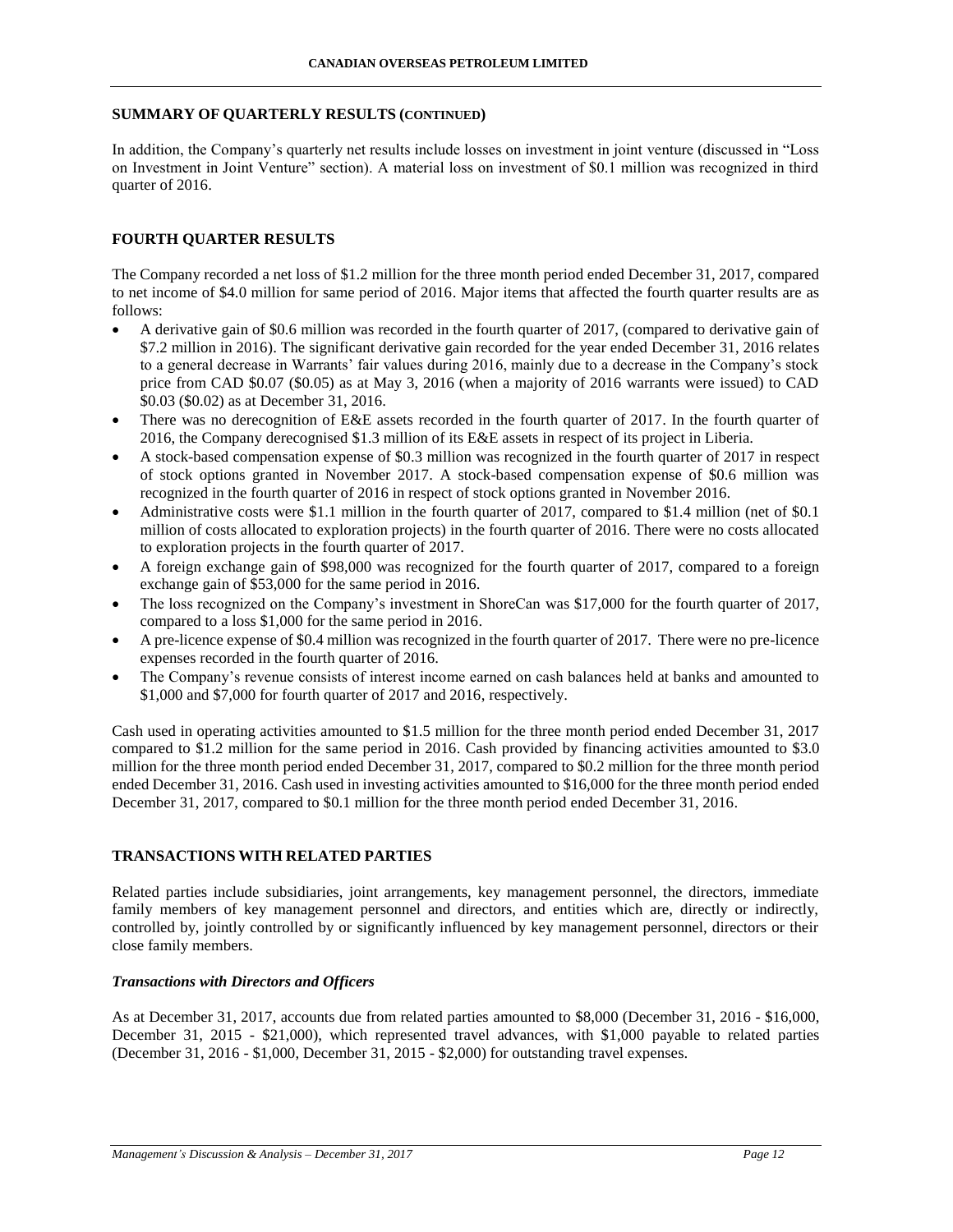### **TRANSACTIONS WITH RELATED PARTIES (CONTINUED)**

#### *Remuneration of Directors and Other Key Management Personnel*

The key management personnel of the Company are comprised of executives of the Company and members of its board of directors. The remuneration accrued to directors and key management personnel are as follows:

| In $$000's$         | <b>December 31, 2017</b> | December 31, 2016 |
|---------------------|--------------------------|-------------------|
| Short-term benefits | 1.443                    | 1.849             |
|                     | 1.443                    | 1.849             |

Short-term benefits include annual salaries, directors' fees, health benefits, and other tax benefits.

In addition, of the 60.0 million stock options issued in 2017 (52.7 million in 2016), 49.7 million (43.0 million in 2016) were issued to directors and key management personnel.

The stock options vest immediately and expire five years from the date of grant. There were no stock options granted in 2015.

The Company employed a family member of a member of key management during the year ended December 31, 2017, under normal commercial terms. Total salary and benefits paid to this individual were \$84,000 (2016: \$18,700). There were 2,000,000 stock options granted to this individual during 2017 (2016: 500,000) to acquire the Company's Common Shares at an exercise price of CAD \$0.015 (approximately \$0.012). There are no accounts receivable due from, or accounts payable due to this individual as at December 31, 2017 or December 31, 2016.

### *Transactions with Jointly Controlled Entity*

In the normal course of operations, the Company enters into transactions on market terms with its jointly controlled entity ShoreCan, which have been measured at exchange value and are recognized in the consolidated financial statements, including, but not limited to: management fees, technical services and unsecured interest-bearing loans.

During the year ended December 31, 2017 the Company and its subsidiaries charged ShoreCan management and technical services of \$1.7 million (2016 - \$1.9 million), including \$0.5 million of costs that were allocated to exploration and evaluation assets  $(2016 - $$  nil) and charged an interest expense of \$0.3 million (2016 - \$0.2) million). This \$1.7 million of revenue was reversed from the Company's revenue and investment in joint venture. Also included in ShoreCan's non-current liabilities is \$7.5 million due to the Company under the terms of a funding agreement (December 31, 2016 - \$5.5 million). Amounts advanced to ShoreCan under the terms of this funding agreement are unsecured and payable on or before October 24, 2020, contingent upon ShoreCan generating its own cash flows. Interest is charged monthly at an annual rate of 3.0% above USD one year LIBOR.

### **FINANCIAL INSTRUMENTS\***

The Company's financial instruments consist of cash, short-term deposits, credit card and deposits, accounts receivable, as well as accounts payable, accrued liabilities and derivative liability. It is management's opinion that the Company is not currently exposed to significant interest and/or credit risks arising from these financial instruments and that the fair value of these financial instruments approximates their carrying value.

To mitigate a portion of foreign exchange risk exposure and to the extent it is feasible, the Company keeps its funds in currencies applicable to its known short-term commitments. No assurance can be given that such management of risk exposure will offset and/or eliminate the foreign exchange loss/gain fluctuations.

*\* This section contains forward-looking information. Please see the "Forward-looking Information and Statements" section (at the beginning of this document) for a discussion of risks and uncertainties relating to such information.*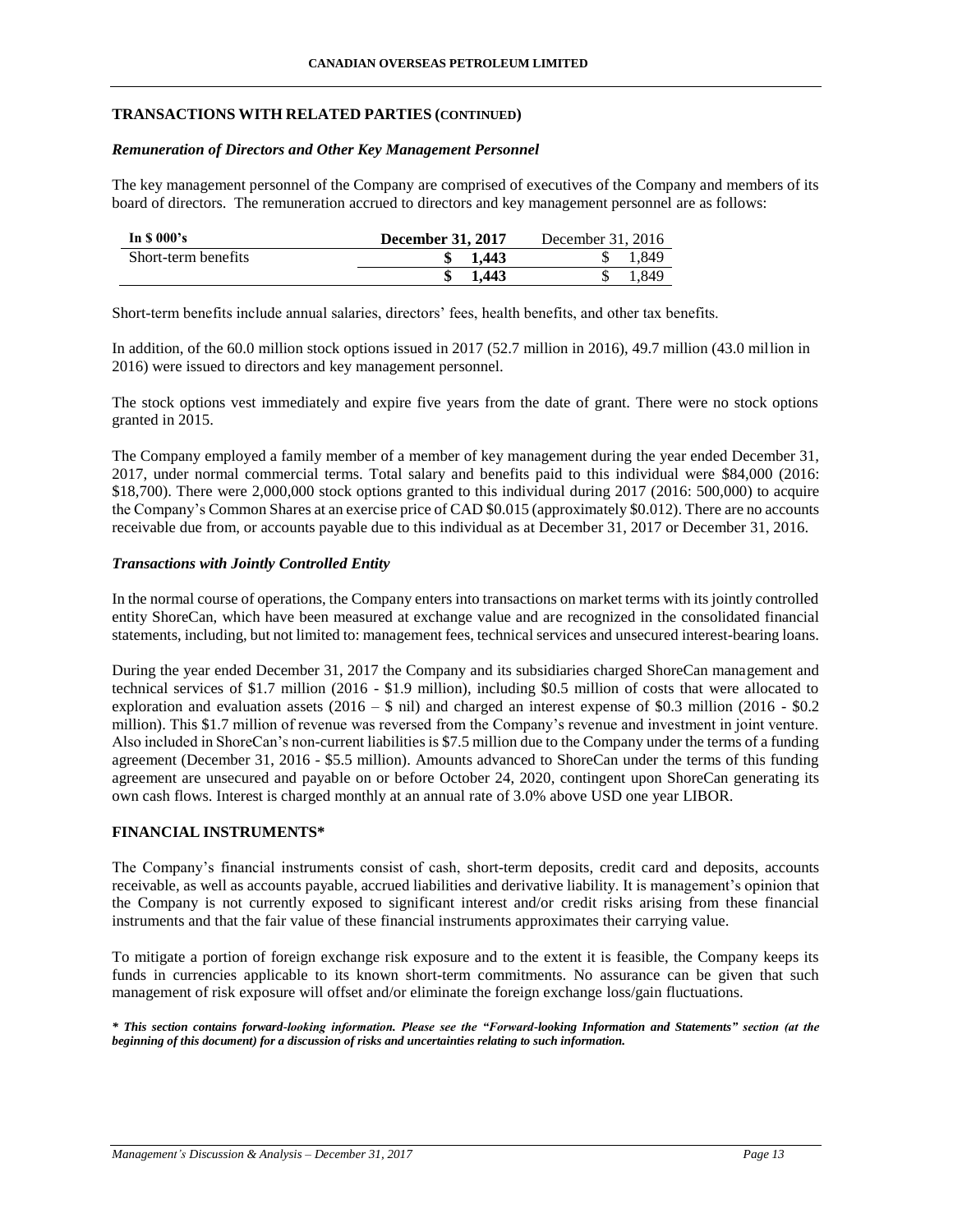### **COMMITMENTS AND CONTRACTUAL OBLIGATIONS\***

As at December 31, 2017, the Company has the following commitments:

|              | Total | <b>Less than</b> | <b>One to Three</b> | Four to           | <b>After Five</b> |
|--------------|-------|------------------|---------------------|-------------------|-------------------|
| In \$ 000's  |       | One Year         | <b>Years</b>        | <b>Five Years</b> | <b>Years</b>      |
| Office lease | 1.008 | 526              | 482                 | -                 | -                 |

The Company is committed under an operating lease agreement for the rental of office space in Calgary, Canada. The approximate lease payments total \$1.0 million and are payable over the next two years.

### *ShoreCan's Commitments*

The Company currently holds a 50% interest in a jointly controlled entity, ShoreCan, focusing on acquisitions of upstream oil and gas exploration, development and producing assets in Africa. The determination of ShoreCan as a joint venture was based on ShoreCan's structure through a separate legal entity whereby neither the legal form nor the contractual arrangement give the owners rights to the assets and obligations for the liabilities within the normal course of business, nor does it give rights to the economic benefits of the assets or responsibility for settling liabilities associated with the arrangement.

The Company and its joint venture partner signed a funding agreement, effective October 24, 2014 (the "Funding Agreement") providing financial support as needed in proportion to its interest (50% each) in ShoreCan for ShoreCan's expenses and obligations. The Funding Agreement does not impose any guarantees from the Company and/or its joint venture partner. Amounts advanced to ShoreCan under the terms of the Funding Agreement are unsecured and payable on or before October 24, 2020 contingent upon ShoreCan generating its own cash flows. Interest is charged monthly at an annual rate of 3.0% above 12 month USD LIBOR.

From time to time the Company or its joint venture partner pay for ShoreCan's general and administrative expenses on behalf of the other partner. As at December 31, 2017 the Company had a receivable from its joint venture partner in respect of overpaid ShoreCan's expenses of \$0.2 million that is recorded as a long term receivable.

On September 13, 2016, ShoreCan closed an acquisition of 80% of the issued share capital of Essar Exploration and Production Limited (Nigeria) ("Essar Nigeria"), a company which sole asset is a 100% interest in exploration license OPL 226 offshore Nigeria. ShoreCan paid a cash consideration of \$0.25 million and as part of the shareholder agreement, ShoreCan has agreed to cover the funding of Essar Nigeria's operations. As a party to a Production Sharing Contract ("PSC") signed with Nigerian National Petroleum Corporation ("NNPC") for OPL 226, Essar Nigeria is required to seek NNPC's consent for the transaction. The respective application has been made and the parties to the transaction are awaiting NNPC's reply.

In addition, ShoreCan has committed to invest up to a maximum of \$80 million into Essar Nigeria in the form of an interest-free shareholder loan. The funds will be used for Essar Nigeria operations and in particular, to cover work program obligations, including the costs of drilling one well under Phase-1 of the PSC. NNPC has extended Phase-1 exploration period till November 30, 2017; however, on November 3, 2017 Essar Nigeria requested a further extension from NNPC as the company is still awaiting NNPC's consent to the transaction.

In 2017, three ShoreCan representatives were appointed Directors of Essar Nigeria, gaining a majority on the Essar Nigeria board and legal control over Essar Nigeria. ShoreCan has assessed that the transaction does not meet criteria of a business acquisition as Essar Nigeria is in exploration/development stage. ShoreCan assessed the investment based on the fair values of Essar Nigeria's assets and liabilities upon obtaining control over Essar Nigeria. ShoreCan estimated a fair value of Essar Nigeria loan to its previous parent at \$6 million (as compared to the loan face value of \$62.7 million as presented in Essar Nigeria audited financial statements as at December 31, 2016) as the shareholding agreement with Essar Nigeria provides for the repayment of this loan from anticipated future production. The loan is an interest fee shareholder loan. Non-controlling interest ("NCI") was recognized at the NCI proportionate share of net assets acquired.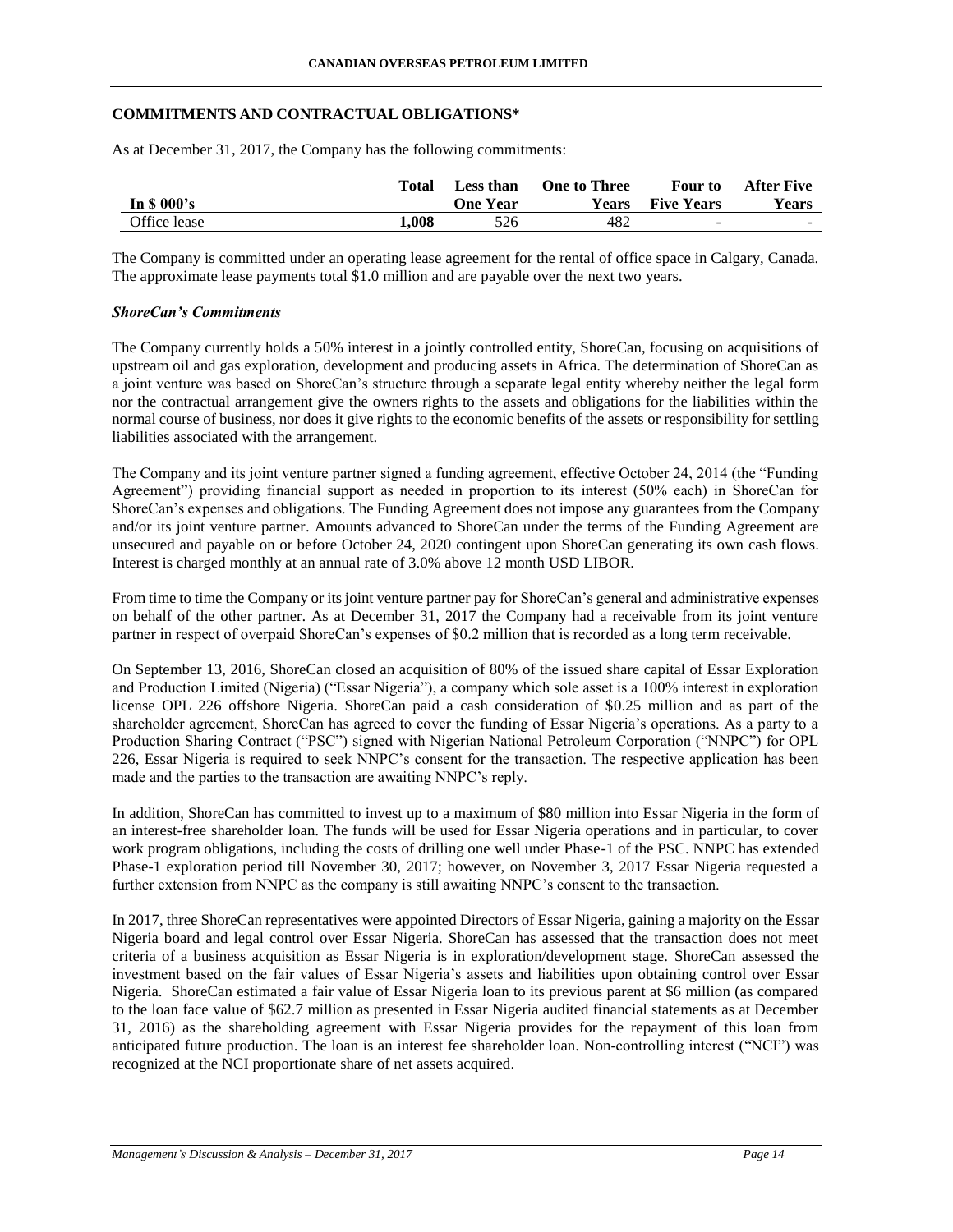### **COMMITMENTS AND CONTRACTUAL OBLIGATIONS (CONTINUED)\***

Summarized consolidated statements of ShoreCan as at December 31, 2017 and results for the year ended December 31, 2017 are presented in Note 5 accompanying the Company's audited consolidated financial statements as at and for the years ended December 31, 2017 and 2016.

As at the date of filing this MD&A, COPL has not provided any guarantee in respect of obligations, commitments and/or losses of either ShoreCan or Essar Nigeria.

*\* This section contains forward-looking information. Please see the "Forward-looking Information and Statements" section (at the beginning of this document) for a discussion of risks and uncertainties relating to such information.*

## **LIQUIDITY AND CAPITAL RESOURCES\***

As of December 31, 2017, the Company had a working capital of approximately \$3.1 million, shareholders' equity of \$3.2 million and cash of \$4.1 million.

For the year ended December 31, 2017, the Company's cash used in operating activities amounted to \$4.9 million, compared to \$5.5 million for the year ended December 31, 2016.

Cash provided by financing activities amounted to \$6.5 million for the year ended December 31, 2017 (compared to \$6.5 million for the same period in 2016) and related to net proceeds from the UK Placing closed on June 12, 2017 and another UK Placing closed on October 16, 2017 (discussed in "Share Capital" section). The Company will use these funds to finance its administrative expenses.

Cash used in investing activities amounted \$0.3 million for the year ended December 31, 2017 compared to \$0.3 million for the same period in 2016.

Currently, the Company does not have material cash inflows and/or adequate financing to develop profitable operations. The Company is pursuing exploration projects that, if successful, will require substantial additional financing before they are able to generate positive cash flows. Accordingly, the Company's planned growth and future development activities are dependent on its ability to obtain additional financing. There is no assurance that the Company will be able to obtain adequate financing in the future or that such financing will be obtained on terms advantageous to the Company.

*\* This section contains forward-looking information. Please see the "Forward-looking Information and Statements" section (at the beginning of this document) for a discussion of risks and uncertainties relating to such information.*

## **ACCOUNTING PRONOUNCEMENTS**

### *Critical Accounting Estimates*

The preparation of the financial statements in accordance with IFRS requires the Company to make estimates, assumptions and judgements in applying the Company's accounting policies and practices, which may have a significant impact on the financial results reported by the Company. Actual results could differ from estimated amounts, and those differences may be material. A comprehensive discussion of the Company's significant policies and critical accounting estimates is contained in the audited consolidated financial statements for the years ended December 31, 2017 and 2016.

Management is required to make judgements, estimates and assumptions that affect the reported amounts of assets, liabilities, revenues and expenses. Estimates and judgments are continuously evaluated and are based on management's experience and other factors, including expectations of future events that are believed to be reasonable under the circumstances. Accordingly, actual results may differ from those estimated amounts and differences may be material.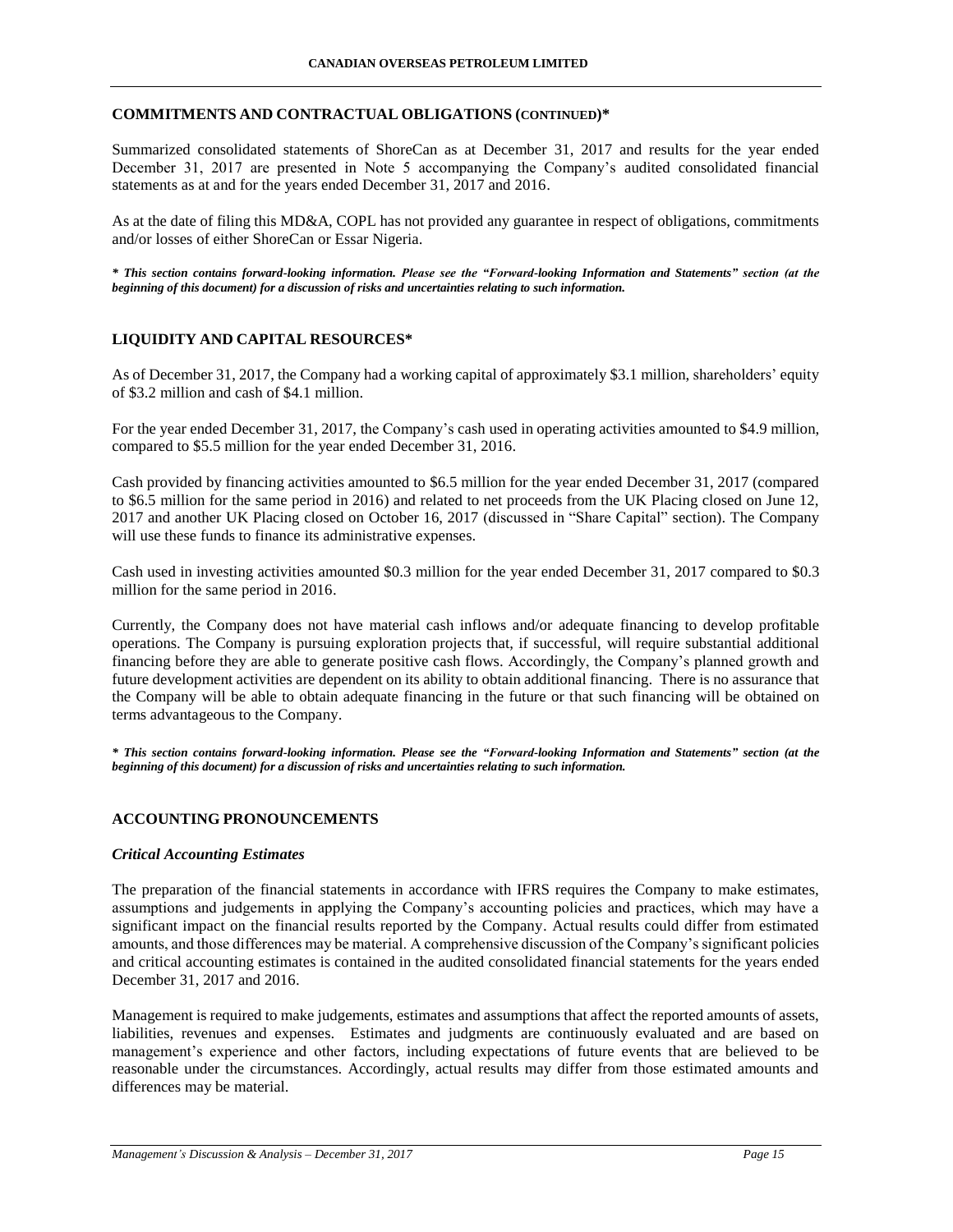### **ACCOUNTING PRONOUNCEMENTS (CONTINUED)**

#### *Critical Accounting Estimates (continued)*

In particular, significant areas of estimation uncertainty considered by management in preparing the consolidated financial statements are:

- Stock-based compensation, warrants and derivative liability the amounts recorded in respect of stock options granted, share purchase warrants granted and the derivative liability for warrants issued are based on the Company's estimation of their fair value, calculated using assumptions regarding the life of the option or warrant, interest rates and volatility. By their nature, these estimates and assumptions are subject to uncertainty, and the actual fair value of options or warrants may differ at any time;
- Impairment of assets E&E assets and office equipment are assessed for impairment annually and when circumstances suggest that the carrying amount might exceed the recoverable amount. These calculations require the use of estimates and assumptions and are subject to change as new information becomes available. Specifically for E&E assets, these estimates include future commodity prices, quantity of reserves and discount rates, as well as future development and operating expenses;
- Impairment of investment in joint venture After application of the equity method, the net investment in joint venture is assessed for impairment annually and when circumstances suggest that the carrying amount might exceed the recoverable amount. The Company assesses whether it is necessary to recognize any additional impairment loss with respect to its net investment in the joint venture or any other amount that does not constitute part of the net investment. These estimates include the market, economic, legal and political environment in which the joint venture operates, as well as changes in the joint venture's financial condition. Any reversal of impairment losses is recognized to the extent that the recoverable amount of the investment subsequently increases;
- Deferred income tax management assesses the likelihood that deferred income tax assets will be realized from future taxable earnings, and the amount of which is subject to measurement uncertainty; and
- Provisions, commitments and contingent liabilities amounts recorded as provisions and amounts disclosed as commitments and contingent liabilities are estimated based on the terms of the related contracts and management's best knowledge at the time of issuing the consolidated financial statements. The actual results ultimately may differ from those estimates as future confirming events occur.

Significant judgments are involved in the determination of the functional currency of the subsidiaries and the time when exploration and evaluation projects are complete and the technical feasibility and commercial viability of extracting oil or gas are demonstrable for the project or there is no prospect of a positive outcome for the project. Determining the type of joint arrangement as either a joint operation or a joint venture is based on management's determination of whether it has joint control over another entity and considerations include assessment of contractual agreements for unanimous consent of the parties on decision making of relevant activities. Once classified as a joint arrangement, management assesses whether it is structured through a separate vehicle and whether the legal form and contractual arrangements give the entity the direct right to the assets and obligations for the liabilities within the normal course of business, as well as the entity's rights to the economic benefit of assets and its involvement and responsibility for settling liabilities associated with the arrangement.

## **DISCLOSURE CONTROLS AND PROCEDURES**

The Company's Chief Executive Officer and Chief Financial Officer have designed disclosure controls and procedures ("DC&P"), or caused it to be designed under their supervision, to provide reasonable assurance that material information relating to the Company is made known to them by others, particularly during the period in which the annual filings are being prepared, and information required to be disclosed by the Company in its annual filings, interim filings or other reports filed or submitted by it under securities legislation is recorded, processed, summarized and reported within the time periods specified in securities legislation. Management of COPL, including the Chief Executive Officer and Chief Financial Officer evaluate the effectiveness of the Company's DC&P annually.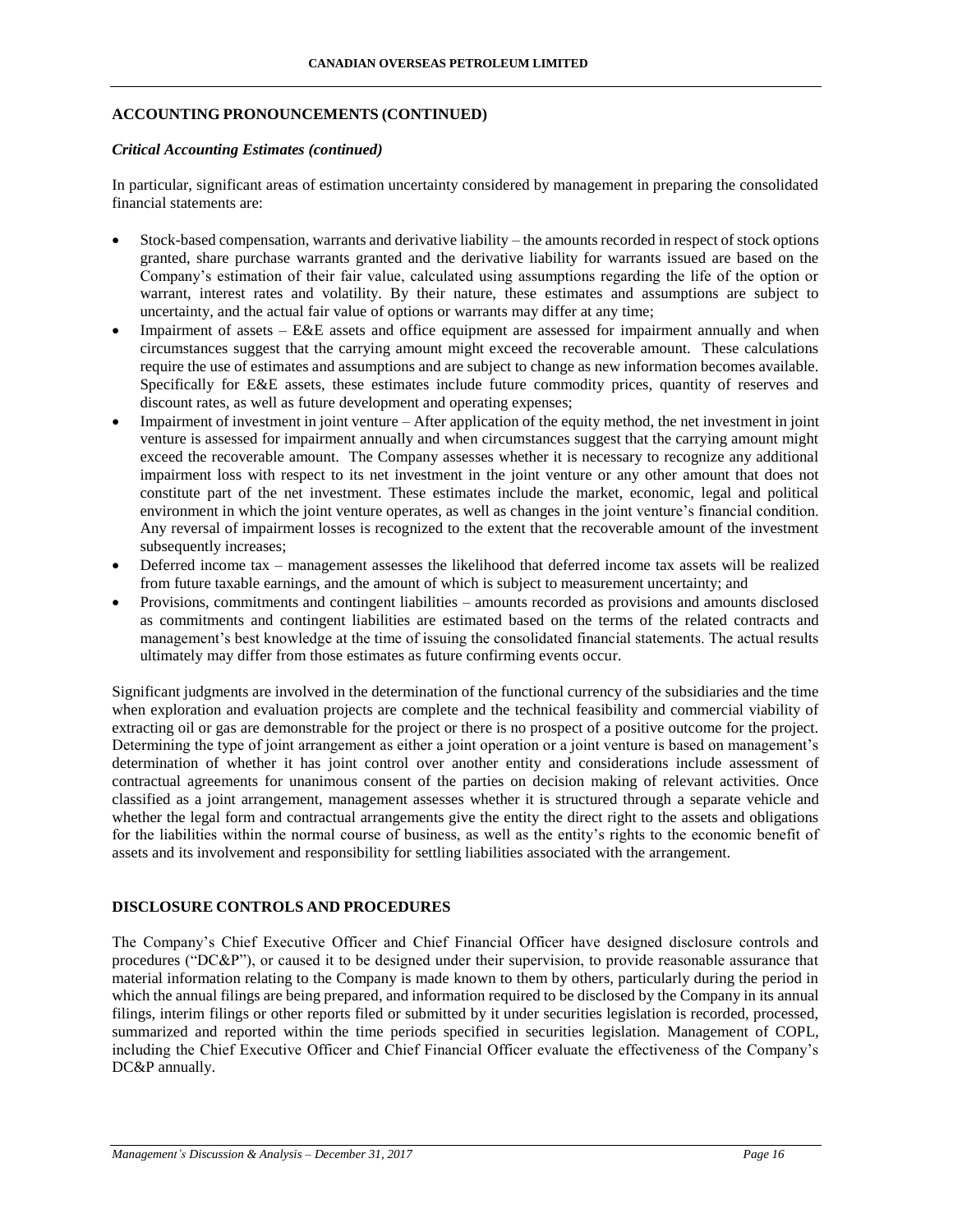## **INTERNAL CONTROLS OVER FINANCIAL REPORTING**

The Company's Chief Executive Officer and Chief Financial Officer are responsible for establishing and maintaining internal control over financial reporting ("ICFR"). They have designed ICFR, or caused it to be designed under their supervision, to provide reasonable assurance regarding the reliability of financial reporting and the preparation of financial statements for external purposes in accordance with IFRS. The control framework the Company's officers used to design the Company's ICFR is the Internal Control – Integrated Framework issued by the Committee of Sponsoring Organizations.

No material changes in the Company's ICFR were identified during the year ended December 31, 2017, that have materially affected, or are reasonably likely to materially affect the Company's ICFR.

It should be noted that a control system, including the Company's disclosure and internal controls procedures, no matter how well conceived, can provide only reasonable, but not absolute, assurance that the objectives of the control system will be met and it should not be expected the disclosure and internal control procedures will prevent all errors or fraud. In reaching a reasonable level of assurance, management necessarily is required to apply its judgment in evaluating the cost/benefit relationship of possible controls and procedures.